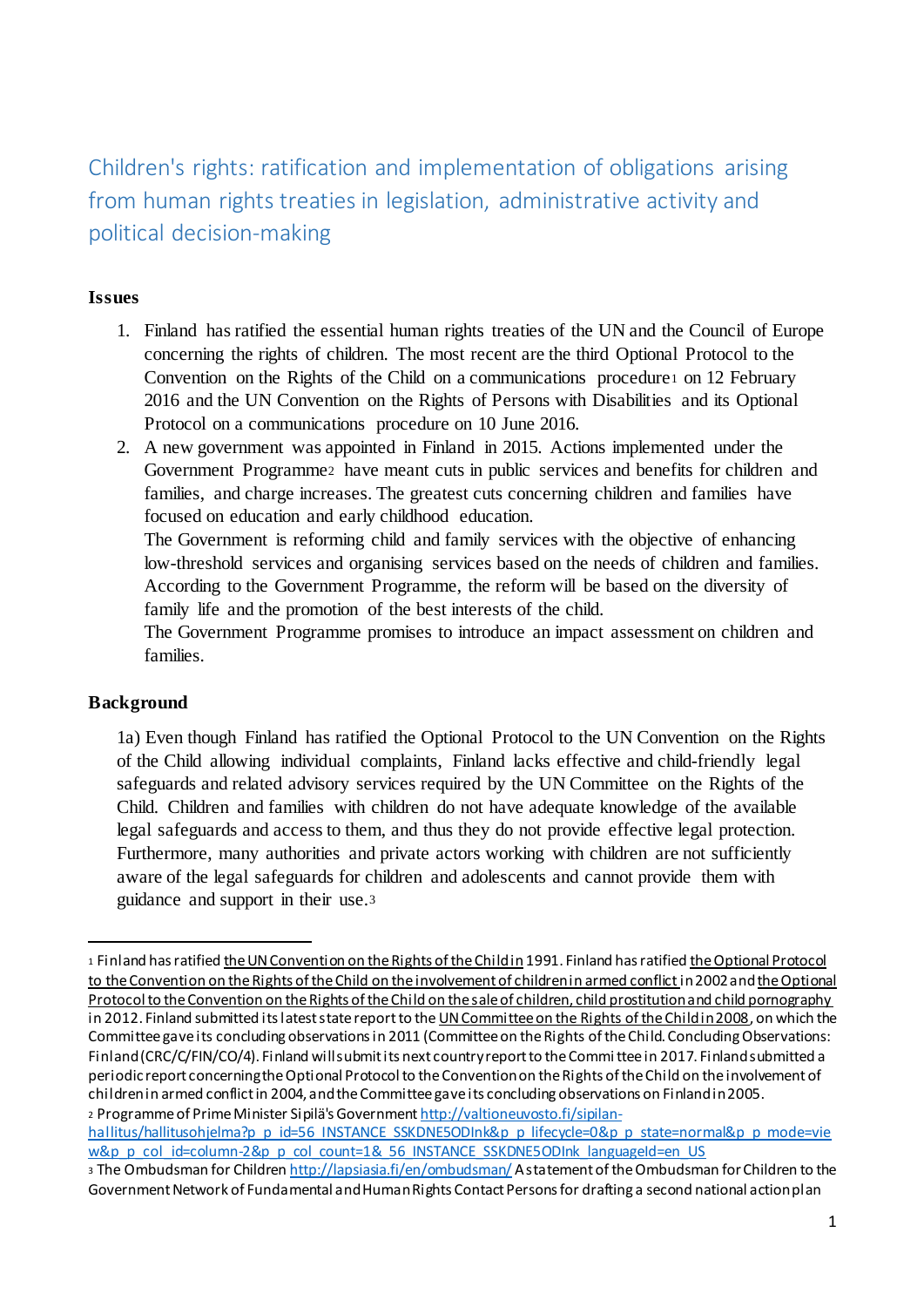1b) An impediment to the effective implementation of the Convention on the Rights of the Child (CRC) in practice is that state and municipal authorities, for example, are not familiar with the CRC and its meaning and with the recommendations and general comments of the Committee on the Rights of the Child and do not execute them adequately.<sup>4</sup> In general, human rights treaties binding on Finland are poorly known and taken into account in legislative preparation, decision-making and different stages of execution, which affects, in particular, the position and rights of vulnerable groups of children, such as children with disabilities, refugee children/unaccompanied asylum-seeking children and children who are clients of child welfare.

1c) The Committee on the Rights of the Child has repeatedly reminded Finland that it lacks a consolidated legislative framework covering the CRC and a national implementation programme for its promotion.<sup>5</sup>

2) The reform programme of child and family services includes good objectives, but their practical realisation remains a great challenge and will be influenced by the pending reform of social and health services and the transfer of responsibility for organising services from municipalities to the provinces to be established. Currently the implementation of statutory services for children and families with children varies considerably across Finland. Children and families are in an unequal position in respect of the availability and quality of services depending on where they live in Finland. Concrete plans are needed for reducing local inequality since in future the concentration of special services, for example, may create new areas with unavailable services.

# *Poverty of families with children*

The recent government decisions on cuts of child and family services and benefits also impair the rights of children and thereby their well-being. The Constitutional Committee of Parliament<sup>6</sup> has stated that the reforms affecting the position of families with children may not result in unreasonable combined effects on families.<sup>7</sup>

In its latest concluding observations, the Committee on the Rights of the Child expressed its concern over the fact that the number of children and families with children, especially under the age of 3, living in poverty has more than doubled in the last ten years and that the amount of

on fundamental and human rights, 25 January 2016. http://lapsiasia.fi/wpcontent/uploads/2016/01/LAPS\_lausunto\_kansallisen-perus\_ja\_ihmisoikeustoimintaohjelmanlaatiminen\_25012016.pdf

<sup>6</sup> Constitutional Law Committee

1

https://www.eduskunta.fi/EN/lakiensaataminen/valiokunnat/perustuslakivaliokunta/Pages/default.aspx Constitutional Law Committee 11/2015 and Constitutional Law Committee 12/2015.

<sup>4</sup> "The Committee recommends that the State party increase its efforts to strengthen knowledge among the general public, including children, parents and professionals working with children, of the Convention, national laws based on the Convention and other relevant international instruments." (Committee on the Rights of the Child. Concluding Observations: Finland (CRC/C/FIN/CO/4), 2011.)

<sup>5</sup> Committee on the Rights of the Child. Concluding Observations: Finland (CRC/C/FIN/CO/4), 2011.

<sup>7</sup> The Constitutional Law Committee required the Government to follow closely the implementation of legislation to ensure that the fundamental rights of children and families with children are not jeopardised.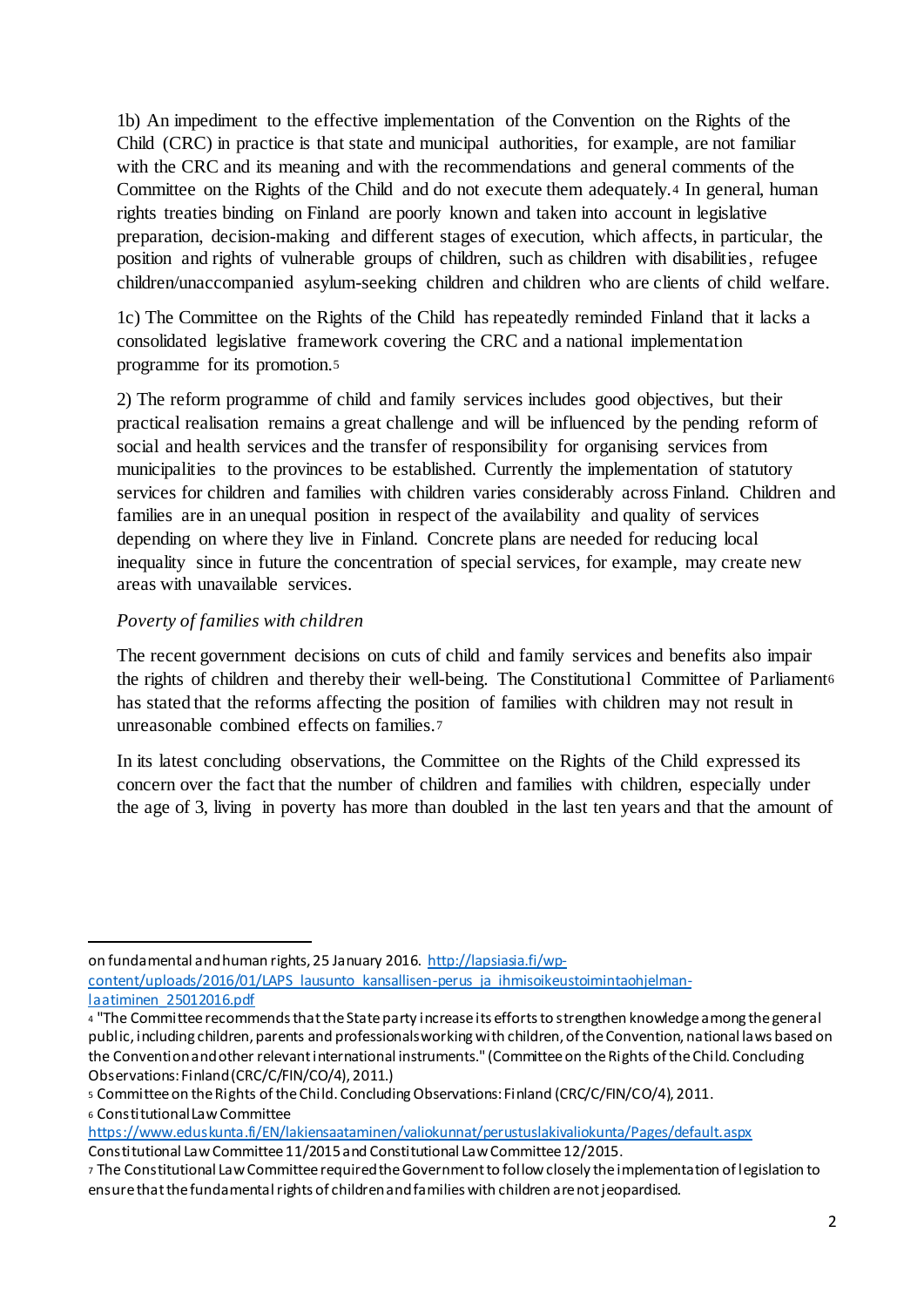child and parental benefits has de facto been reduced.<sup>8</sup> Economic difficulties of families have an adverse influence on the well-being of children and adolescents.<sup>9</sup>

The Council of Europe's Committee on Social Rights has recently noted that the level of basic social security is inadequate in Finland and does not meet the requirements laid down in the European Social Charter.<sup>10</sup>

# **Recommendations**

1a) National legal safeguards of children must be made functional and effective:

- The available legal safeguards will be identified and evaluated in a comprehensive manner as recommended in the Guidelines of the Council of Europe on childfriendly justice.<sup>11</sup>
- Children and their caregivers as well as authorities and private actors working with children will be informed effectively of the legal safeguards.
- Children's access to legal safeguards will be improved through practical actions.
- The right of children in vulnerable situations, in particular, (e.g. children who are clients of child welfare, children with disabilities, refugee and asylum-seeking children) to be heard according to their age and maturity will be ensured in judicial and administrative procedures concerning them.<sup>12</sup>
- Persons working at courts of justice, in the judiciary and in the police sector will be informed of and provided with training on the Guidelines of the Council of Europe on child-friendly justice13.
- 1b) Finland needs to take active measures to make the obligations of the CRC as well as the Committee's recommendations and general comments widely known among children, their parents and all professionals and authorities working with children. Finland must also raise the awareness of the above-mentioned actors of children-related obligations arising from other human rights treaties and take into account the recommendations on human rights education by the Human Rights Centre.<sup>14</sup>

-

<sup>11</sup> Guidelines of the Committee of Ministers of the Council of Europe on child-friendly justice

<sup>14</sup> Human Rights Centre: Human Rights Education in Finland http://ihmisoikeuskeskus-fibin.directo.fi/@Bin/029624c75f666248b714e15fb8c7b0b5/1470923956/application/pdf/438341/HR%20education%2 0in%20FIN\_en.pdf

<sup>8</sup> CRC/C/FIN/CO/4\*, paragraph 50.

The Committee urged Finland to reinforce its efforts to support economically disadvantaged families, including children of young families, single parents and families with many children, and to guarantee the right of all children to an adequate standard of living. CRC/C/FIN/CO/4\*, paragraph 51.

*<sup>9</sup>* Finland as a growth environment for young people. 25-year follow up of those born in Finland in 1987 http://www.julkari.fi/handle/10024/130947, The National Institute for Health and Welfare (THL) https://www.thl.fi/en/web/thlfi-en/about-us

<sup>10</sup> http://www.coe.int/web/turin-european-social-charter

http://www.coe.int/en/web/children/child-friendly-justice Attention also needs to be paid to the guidelines of the EU project 'Improving Juvenile Justice'.

<sup>12</sup> UPR recommendation: 89.36. Ensure that children are heard in the judicial and administrative procedures concerning them, in accordance with procedures adapted to their maturity (Belgium).

<sup>13</sup> Guidelines of the Committee of Ministers of the Council of Europe on child-friendly justice http://www.coe.int/en/web/children/child-friendly-justice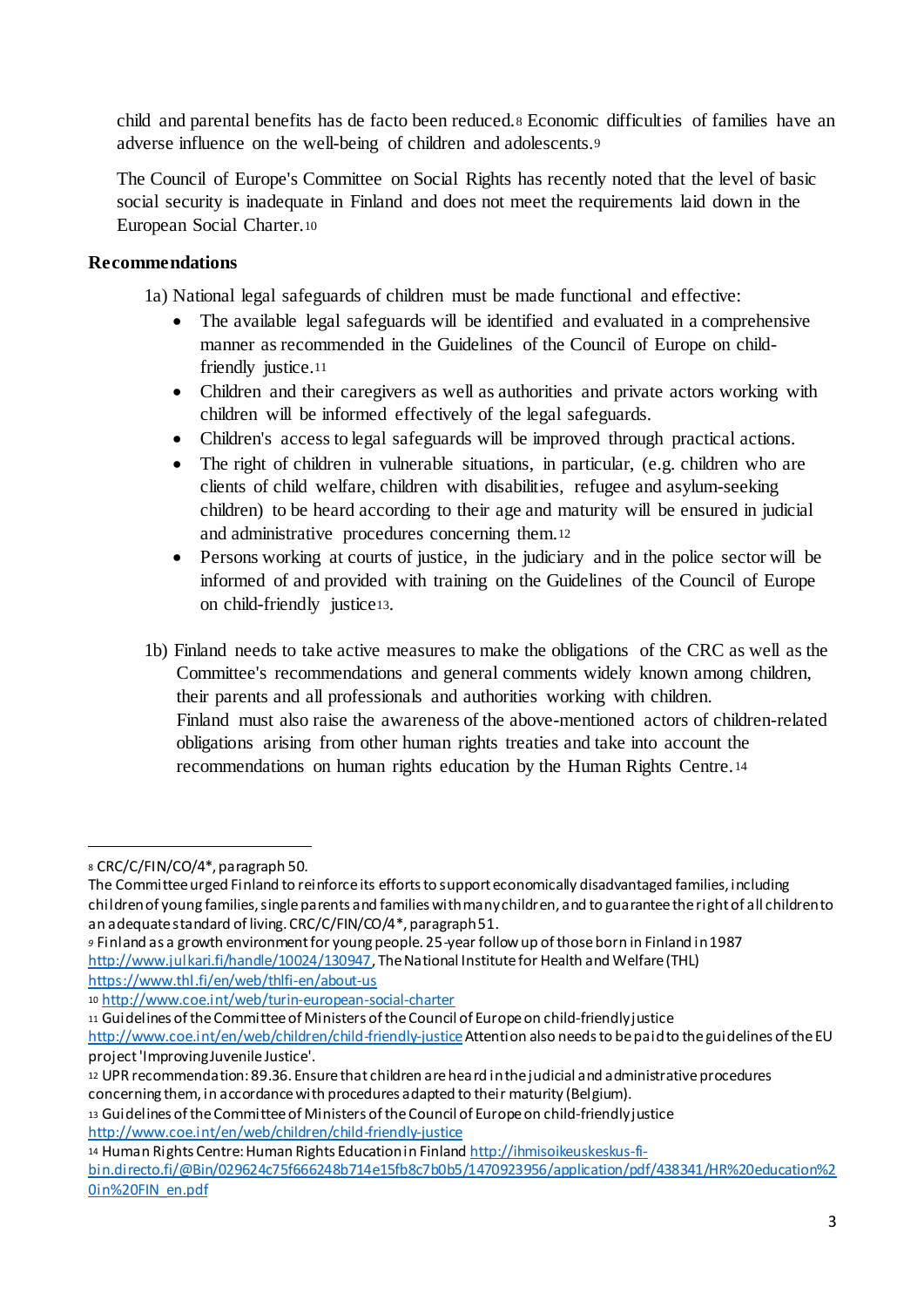- 1c) The implementation situation of the CRC should be studied in Finland in a comprehensive manner across administrative boundaries.
	- The study must be used for ensuring that national legislation and administrative provisions correspond in every respect to the principles and provisions of the Convention and its Optional Protocols.
	- Monitoring the realisation of the children's rights and well-being requires the development of an indicator service on national and local level15. It needs to be based on an assessment of the implementation of the CRC principles and provisions. Provisions of other human rights treaties relevant for children should also be considered in the selection of indicators. The indicators to be selected must produce consistent information regardless of changes in government programmes or priorities. They have to be based on a study on the realisation of children's rights and well-being and not on policy lines.

2) Public authorities have the obligation to safeguard the children's rights also during economically difficult times. Finland must guarantee an adequate basic social security and standard of living for all children and families with children:

- The state must ensure that services are provided for children and families with children in an equal manner regardless of the child's place of residence. Services must be sufficient for ensuring the child's well-being regardless of the family's socioeconomic status.<sup>16</sup>
- Impact on children should be assessed before decisions are made. The assessment must be based on the CRC, and children's own views need to be considered. Assessment results must also be taken into account in decision-making. Furthermore, an assessment is required on the combined effects of different decisions on the position of children and families with children.<sup>17</sup>
- It is necessary to introduce a child-sensitive budget analysis (child budgeting).

<sup>1</sup> <sup>15</sup> In 2014, the Ombudsman for Children http://lapsiasia.fi/en/ombudsman/ carried out, in cooperation with the University of Jyväskylä and the Ministry of Education and Culture, an evaluation of the functioning of national welfare indicators. The Ombudsman for Children recommended in its report that it would be useful for the follow-up of children's welfare to collect the information produced by the national indicators on children's welfare for reporting purposes every four or five years. http://lapsiasia.fi/wp-content/uploads/2015/03/lasten\_hyvinvoinnin\_tila.pdf <sup>16</sup> UPR recommendation: 89.26. Pursue appropriate, efficient policies to eliminate the social exclusion of the most vulnerable groups, in particular mentally disabled children, immigrant and refugee children and children from ethnic minorities at schools (Slovakia).

<sup>17</sup> Impact on children should be assessed in advance and taken into account in decision-making, for example, in connection with the reform of social and health care services and in the regional government reform. Efforts must be undertaken to develop child-friendly municipalities in a consistent and equal manner, and the implementation of this needs to be followed.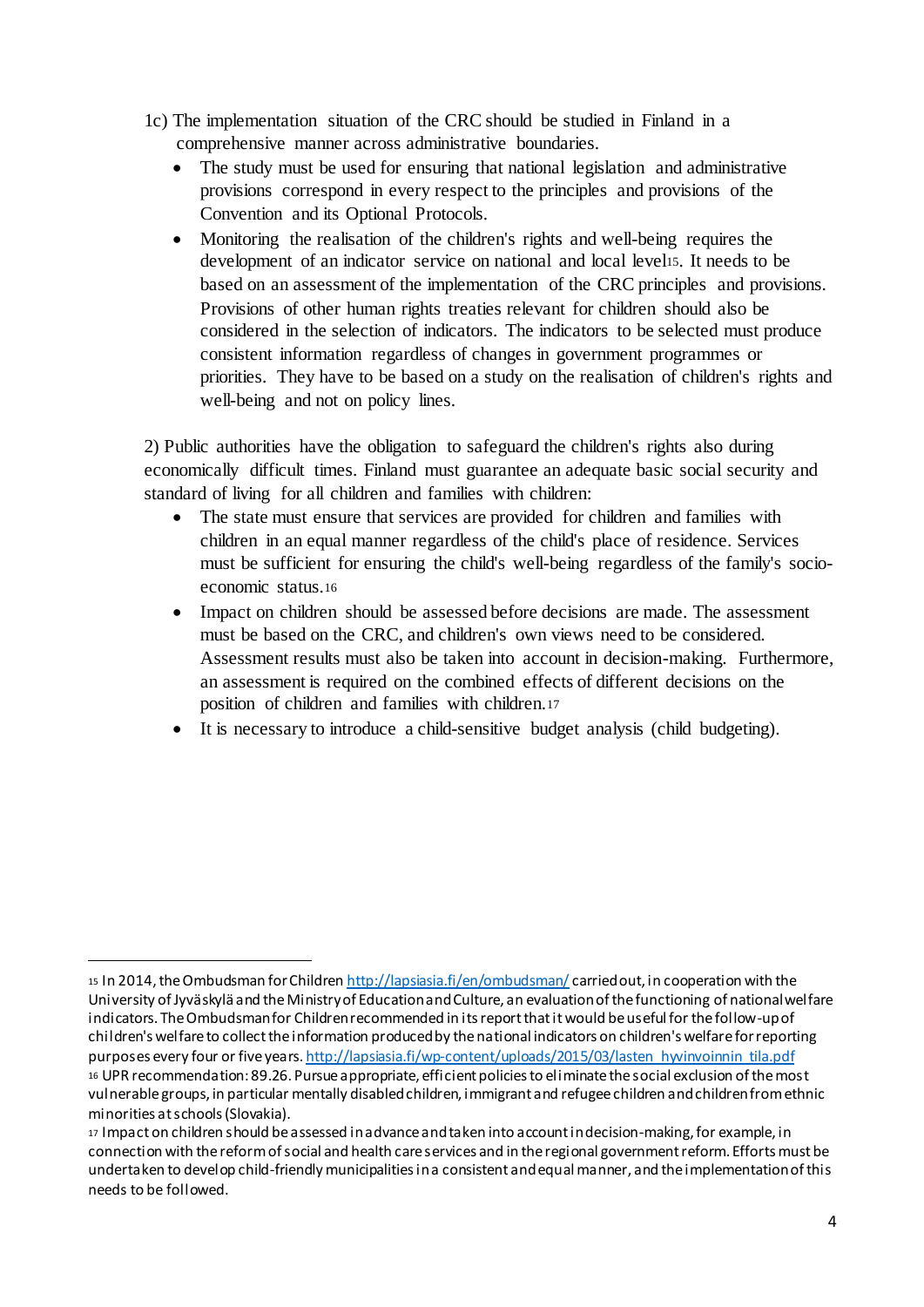# Rights of children with disabilities

# **Issues**

- 1) Children with disabilities. The UN Convention on the Rights of Persons with Disabilities and its Optional Protocol became binding on Finland on 10 June 2016. Finland's national legislation has been amended to make it better correspond to the obligations of the CRPD. Nevertheless, several shortcomings have been noted in the realisation of the rights of children with disabilities.
- 2) Deaf and hard-of-hearing children. In Finland nearly all children who are born severely hard-of-hearing are fitted with a cochlear implant, which enables partial hearing and allows children to develop speech.<sup>18</sup> However, some children still require sign language or sing-language communication for their linguistic development. Language choices and hearing aid solutions should be examined as mutually complementary rather than mutually exclusive options.

# **Background**

1

1) The availability of services and support for children with disabilities and their families is hindered by the complexity of relevant legislation and inadequate coordination of cooperation between authorities. According to the Parliamentary Ombudsman<sup>19</sup> <sup>20</sup>, application practices related to the services for persons with disabilities vary between municipalities and application instructions may limit access to statutory services.

Families with children with disabilities need sufficient guidance on services and goodquality support from the child's birth onwards. Finland lacks, for example, national best practice guidelines for informing families of their child's disability.<sup>21</sup>

Inadequate interpretation, transport services and individual support affect children's opportunities of participation both at leisure and at school. During inspection visits, the Parliamentary Ombudsman has discovered shortcomings in the accessibility of premises, access to services and in the implementation of adaptation measures.<sup>22</sup>

http://www.oikeusasiamies.fi/Resource.phx/eoa/english/ombudsman/index.htx

http://www.oikeusasiamies.fi/dman/Document.phx?documentId=gr15516141502858&cmd=download

<sup>18</sup> All hard-of-hearing children do not, however, benefit from the implant and neither does it allow them to achieve adequate spoken language skills.

<sup>19</sup> The Parliamentary Ombudsman of Finland

<sup>20</sup> The Parliamentary Ombudsman of Finland, The Annual Report 2015. An English summary of the annual report will be published later.

<sup>21</sup> This refers to the information given to a family when family members face an illness or disability of a child or foetus. The manner in which it is provided is of great significance to the early interaction between the parents and the child. <sup>22</sup> The Parliamentary Ombudsman of Finland, The Annual Report 2015. An English summary of the annual report will be published later.

http://www.oikeusasiamies.fi/dman/Document.phx?documentId=gr15516141502858&cmd=download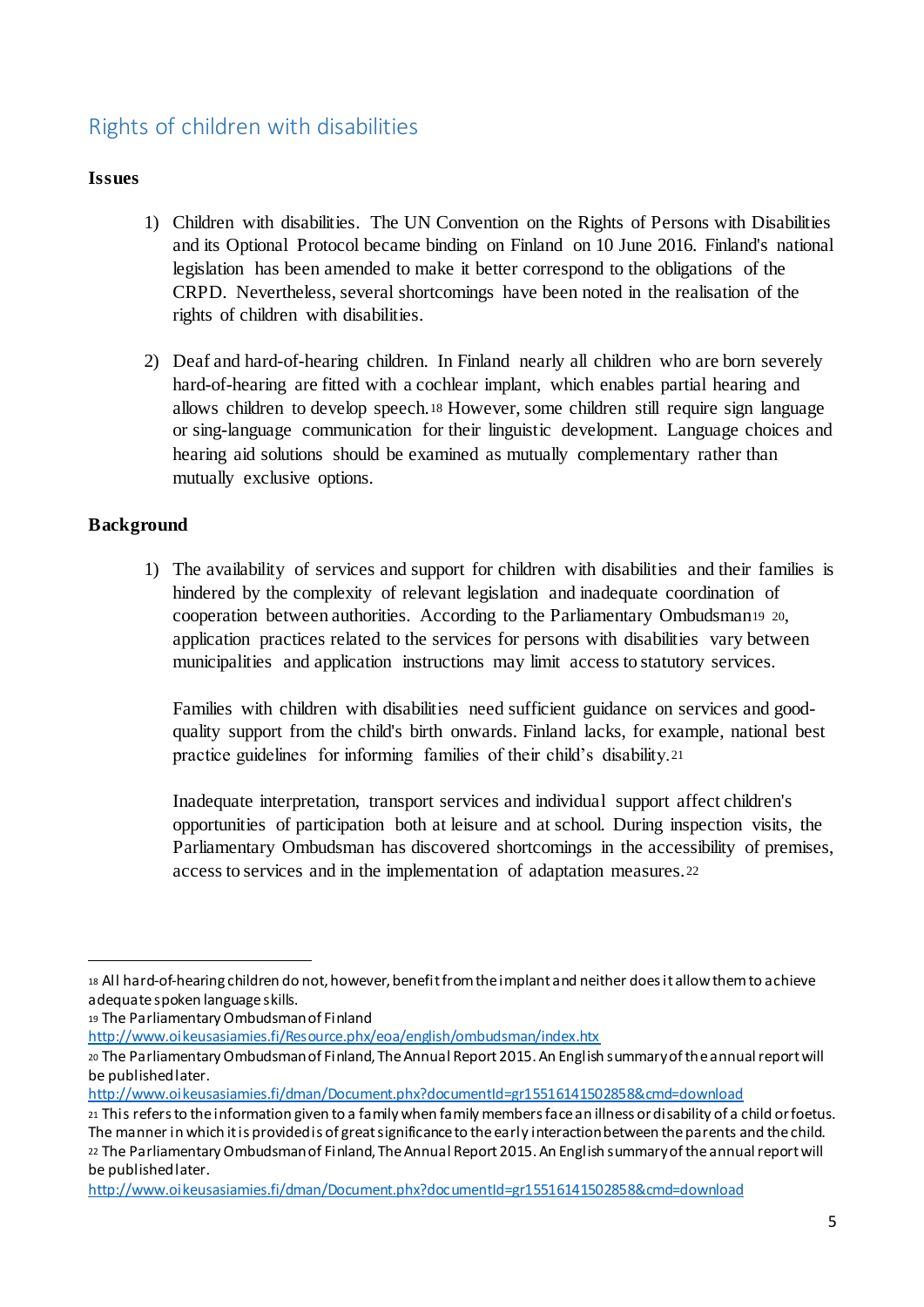Authorities do not adequately identify and consider the views of children with disabilities in their actions. This applies especially to those children who do not communicate using speech. Very little attention has been paid, in particular, to the needs of children with disabilities belonging to minority groups (such as refugee or immigrant children).<sup>23</sup>

2) Children who are foreseen to be fitted or will be fitted with a cochlear implant do not receive enough tuition in sign language. Neither are deaf and hard-of-hearing children offered adequate opportunities for learning sign language from early childhood onwards. Children using sign language do not receive enough tuition in their own mother tongue.<sup>24</sup> Children using sign language have very limited possibilities of using their own mother tongue in the context of child welfare and other social services.<sup>25</sup>

#### **Recommendations <sup>26</sup>**

1

1a) Children with disabilities and their families must receive enough assistance and support for planning services and managing in daily life.

1b) A comprehensive legal and political framework should be drafted to ensure accessibility and availability.

1c) Children with disabilities must receive adequate interpretation and transport services as well as necessary individual assistance both at leisure and at school.

1d) Authorities have to pay special attention to hearing children with disabilities in their actions, especially children who do not communicate using speech, and to identifying their views. It is necessary to guarantee adequate support and communications tools for children to ensure successful interaction.

1e) National best practice guidelines for informing families of their child's disability must be drafted to ensure that parents of children with disabilities receive high-quality information in an equal manner regardless of their place of residence.

1f) The position and needs of children with disabilities belonging to various minority groups require special attention.

content/uploads/2015/04/hei-kato-mua.pdf

<sup>23</sup> European Parliament: DIRECTORATE GENERAL FOR INTERNAL POLICIES POLICY DEPARTMENT C: CITIZENS' RIGHTS AND CONSTITUTIONAL AFFAIRS CIVIL LIBERTIES, JUSTICE AND HOME AFFAIRS. Member States' Policies for Children with Disabilities http://www.europarl.europa.eu/RegData/etudes/etudes/join/2013/474416/IPOL-LIBE\_ET(2013)474416\_EN.pdf

Country Report on Finland for the Study on Member States' Policies for Children with Disabilities http://www.europarl.europa.eu/RegData/etudes/etudes/join/2013/474420/IPOL-LIBE\_ET(2013)474420\_EN.pdf <sup>24</sup> Hey, look at me! Interaction and well-being in the lives of deaf and hard-of-hearing children. Publications of the Office of the Ombudsman for Children 2012:3. http://lapsiasia.fi/wp-

<sup>25</sup> Hey, look at me! Interaction and well-being in the lives of deaf and hard-of-hearing children.

Publications of the Office of the Ombudsman for Children 2012:3 http://lapsiasia.fi/wp-content/uploads/2015/04/heikato-mua.pdf Children using sign language have not necessarily had a sign language interpreter available in the

context of health care services and thus have not received information on their health care. <sup>26</sup> UPR recommendation 89.16: Take effective legal and practical measures to eliminate all forms of discrimination and violence against women and children, in particular women and children with disabilities, immigrant and refugee women and children, and women and children from ethnic and religious minorities, especially Muslims and Roma (Iran).

UPR recommendation: 90.23: Establish a holistic legal and policy framework to guarantee the equal right of children with disabilities to access good-quality health-care services, public buildings and transportation (Iran).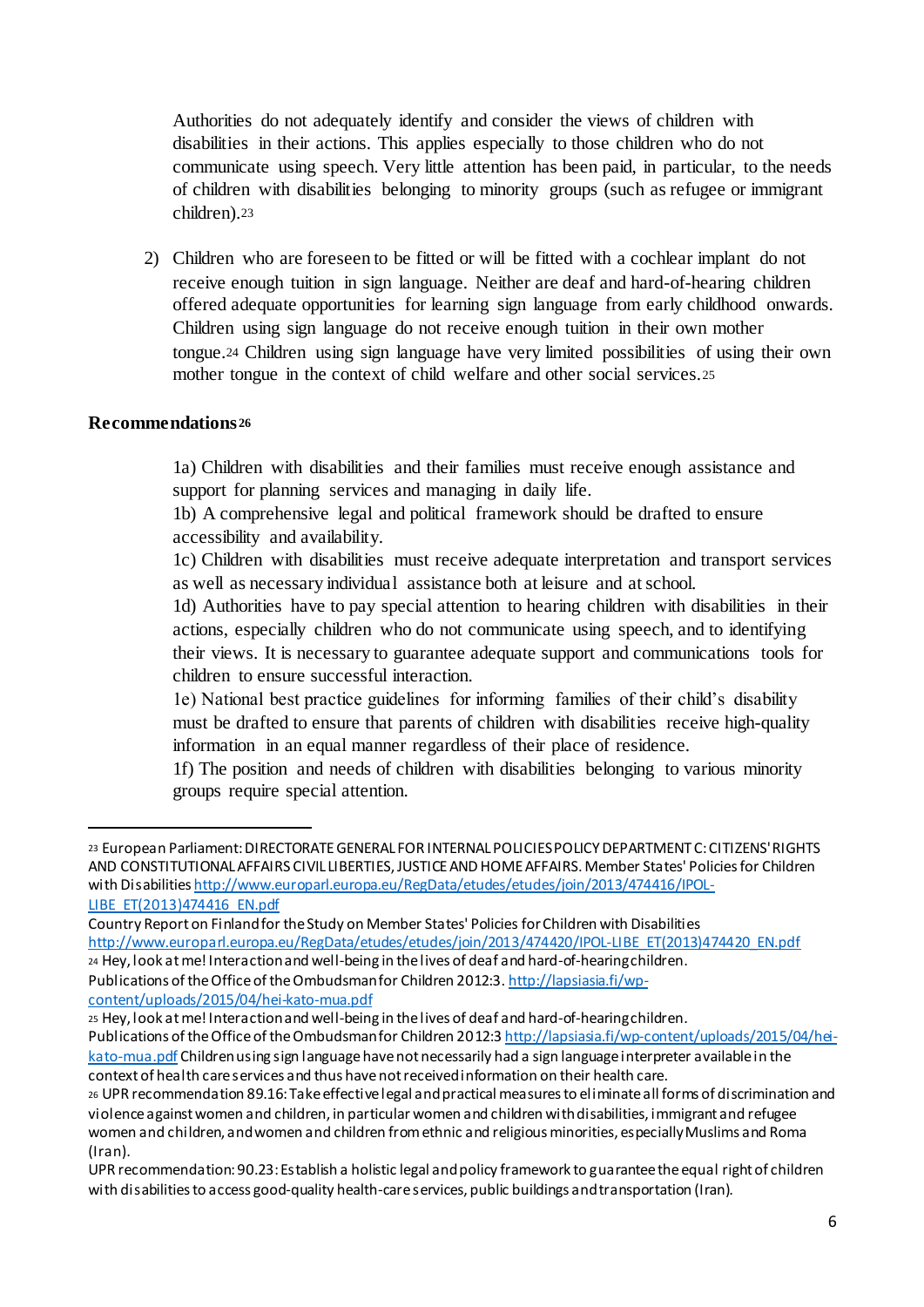2a) Children using sign language must receive necessary interpretation services in the context of social and health care services.

2b) Pupils using sign language have to be given an opportunity to study their mother tongue as a school subject.

2c) Participation of deaf and hard-of-hearing children in tuition without discrimination at their local school must be guaranteed through accessibility, sufficiently small tuition groups and a suitable learning environment. Teachers must be provided with enough training and support for teaching such children.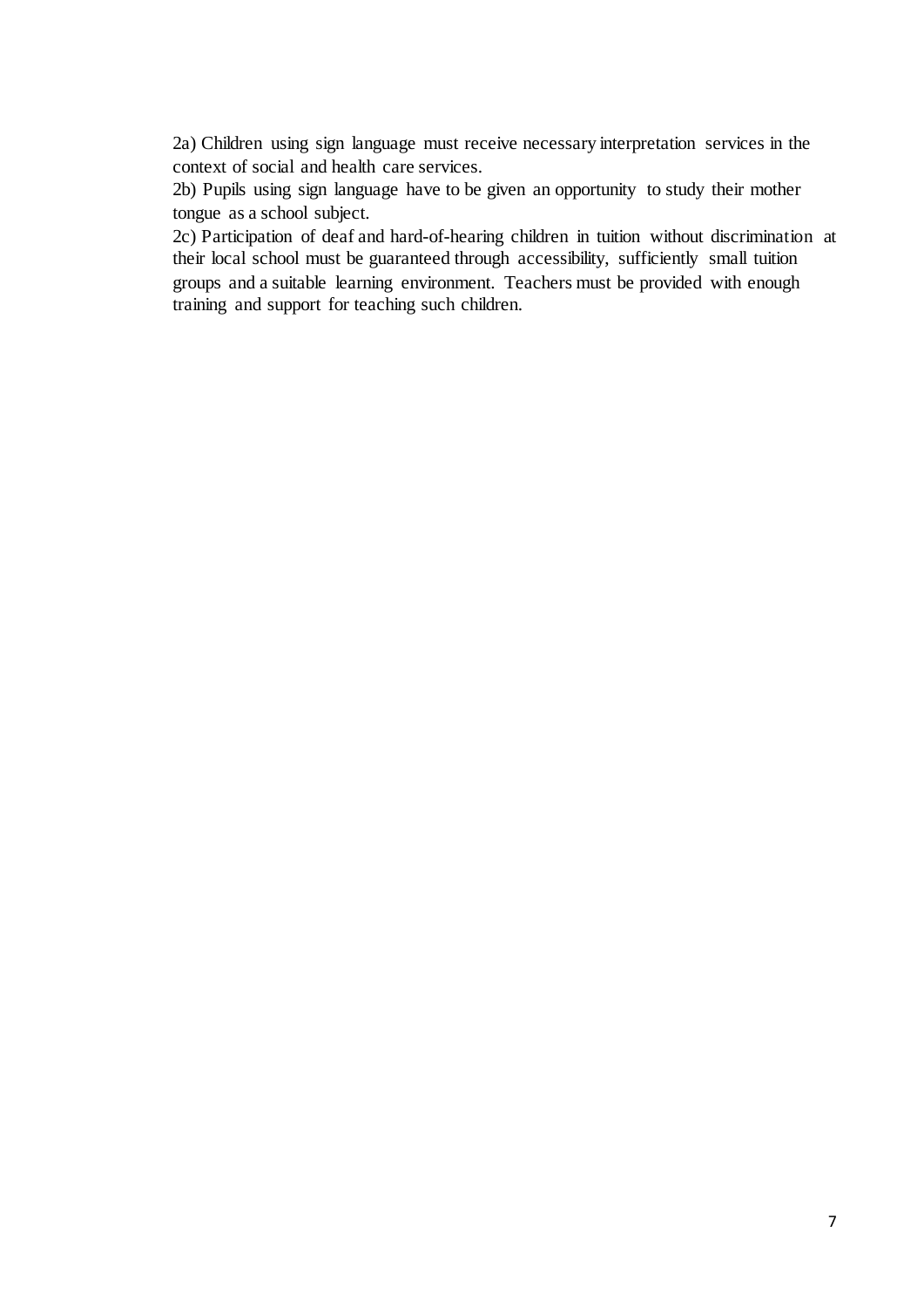# Violence against children<sup>27</sup>

# **Issues**

- 1) In Finland corporal punishment was criminalised in 1984. According to studies, the use of corporal punishment has decreased significantly over the past decades as a result of criminalisation and information campaigns.<sup>28</sup> Furthermore, the studies show that other forms of violence experienced by children, such as mental and sexual violence, have decreased in Finland.<sup>29</sup>
- 2) In the past years, the authorities' practices applied when violence against children is suspected have been re-evaluated.<sup>30</sup> Amendments relating to the duty to notify have been introduced into the Child Welfare Act. According to the Child Welfare Act, persons who have a duty to file a child welfare notification must notify the police when they have cause to suspect a sexual crime against a child under the Penal Code or a crime against the child's life and health. In addition to the notification submitted to the police, the person who has a duty to notify must also file a child welfare notification on the child with social welfare authorities. This allows ensuring that the child receives the services necessary for promoting his or her well-being.<sup>31</sup>

# **Background**

- 1) A child victim survey32, which is of high quality by international comparison, was conducted in Finland first in 2008 and again in 2013. The survey examined sexual abuse, harassment and violence against children through their own experiences.<sup>33</sup> It is now uncertain whether there are resources for carrying out a follow-up survey.
- 2) Even though the duty to notify the police promotes the well-being and welfare of children, the police lacks sufficient personnel resources for investigating cases, which constitutes a

<sup>27</sup> UPR recommendation 89.28. Give special attention to the prevention of domestic violence against women and children (Mexico).

UPR recommendation 89.35. Watch over the full implementation of laws that forbid corporal punishment in all settings through, among other measures, awareness-raising campaigns between adults and children, as well as the promotion of positive and non-violent forms of discipline that do not affect the upbringing of these children (Uruguay),

UPR recommendation 90.11. Continue strengthening measures aimed at addressing domestic violence, with special focus on the programmes being developed to consolidate the mechanisms to protect women and children (Chile), UPR recommendation 90.15. Train educators and health workers in identifying signs of sexual abuse in children. 28 http://www.e-julkaisu.fi/ensi\_ja\_turvakotien\_liitto/esite/kannusta\_minut\_vahvaksi/ Mr. Birch Rod removed from his post - 30 years since the criminalisation of corporal punishment. Survey by the Central Union for Child Welfare (2014) https://www.lskl.fi/materiaali/lastensuojelun-keskusliitto/HerraKoivuniemiPantuViralta.pdf

<sup>29</sup> Violence experienced by children and adolescents in 2013 (English summary) https://www.theseus.fi/bitstream/handle/10024/86726/Raportteja\_110\_lapsiuhritutkimus\_web.pdf

<sup>30</sup> Effective child welfare. Final report of the working group, the Ministry of Social Affairs and Health

<sup>31</sup> Government Proposal No. 164/2015, Government Proposal to Parliament for a Social Welfare Act and related acts. 32 Child Victim Survey 2013 https://services.fsd.uta.fi/catalogue/FSD2943?lang=en&study\_language=en

<sup>33</sup> Along with digitalisation, children have also started to experience online sexual abuse, harassment and violence. For example, 11% of 9<sup>th</sup>-grade girls have experienced online bullying.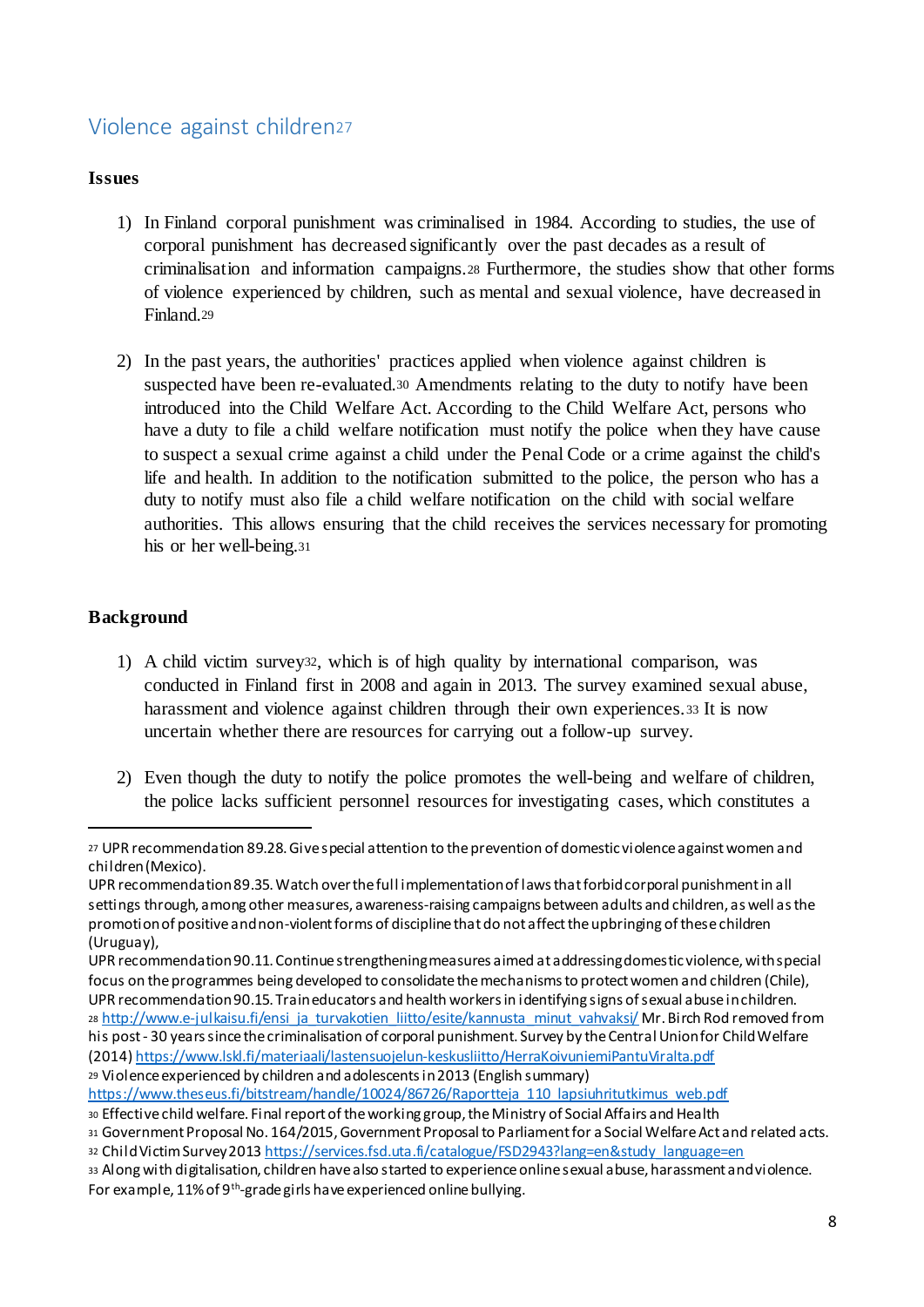problem. This has resulted, for example, in longer handling times. Variations in official procedures and inequality of children have been considered problematic<sup>34</sup> in the identification of criminal cases, in criminal procedures and in the authorities' cooperation practices. Authorities should be provided with training and guidance to ensure that abuse crimes are investigated in a consistent manner across the country. Ensuring swift investigations is of particular importance.<sup>35</sup> Child welfare professionals also need tools for hearing a child when violence is suspected against the child.<sup>36</sup>

- 3) The objective of the LASTA project<sup>37</sup> of the National Institute for Health and Welfare<sup>38</sup> is to improve cooperation between the authorities when violence against a child is suspected and investigated.<sup>39</sup> Regardless of the development of cooperation structures, professionals still lack skills for identifying violence and encountering children. The structures for helping and treating children who have experienced violence also include shortcomings. The models for treating such children vary considerably across regions, and evidence-based trauma therapy methods are not regularly used everywhere.
- 4) The Council of Europe Convention on Preventing and Combating Violence against Women and Domestic Violence became binding on Finland in August 2015. Following the Convention, an act was enacted which shifted the responsibility for funding shelter homes from municipalities to the state. However, funding has been inadequate and shelter homes have not had a place for every person in need.

## **Recommendations**

1

- 1) The Government agrees to implement the child victim survey on a regular basis as part of the follow-up of children's well-being.
- 2) The quality and fluency of processes related to suspected violence against children will be ensured with adequate personnel resources on all process levels, and the personnel's competence for encountering children<sup>40</sup> will be improved through training. Digital media also needs to be taken into account as one potential environment for committing crime.

37 LASTA project (Children's Advocacy Centre project) https://www.thl.fi/en/web/lastensuojelunkasikirja/ajankohtaista/lastensuojelu-thl-/tutkimus-ja-kehittaminen/lastensuojelun-kehittaminen/lasta-hankeja https://www.thl.fi/fi/web/lastensuojelun-kasikirja/ajankohtaista/lastensuojelu-thl-/yhteistyo

<sup>34</sup> https://www.theseus.fi/bitstream/handle/10024/86714/Tutkimuksia%2040\_web\_valmis.pdf?sequence=1 These were the key conclusions of a study carried out in 2010 on violence and abuse against children.

<sup>35</sup> A statement of the Ombudsman for Children for the Ministry of Justice to the questionnaire of the Lanzarote Committee monitoring the implementation of the Council of Europe Convention on the Protection of Children against Sexual Exploitation and Abuse on 8 January 2014.

<sup>36</sup> Drawbacks in foster care of child welfare and mishandling of children between 1937 and 1983. The Ministry of Social Affairs and Health 2016.

<sup>38</sup> The National Institute for Health and Welfare (THL) https://www.thl.fi/en/web/thlfi-en/about-us <sup>39</sup> The project develops a Finnish model for investigating, protecting and helping children who are suspected to be victims of sexual or violent crimes. An objective is to strengthen multi-professional and inter-administrative cooperation to achieve child-sensitive coordination of public services needed by the child and the family. <sup>40</sup> A fluent, high-quality process involves close cooperation between the authorities and the third sector. https://www.thl.fi/web/lastensuojelun-kasikirja/tyoprosessi/sijaishuolto/sijaishuollon-muodot/perhehoito/epailylapsen-kaltoinkohtelusta-sijaisperheessa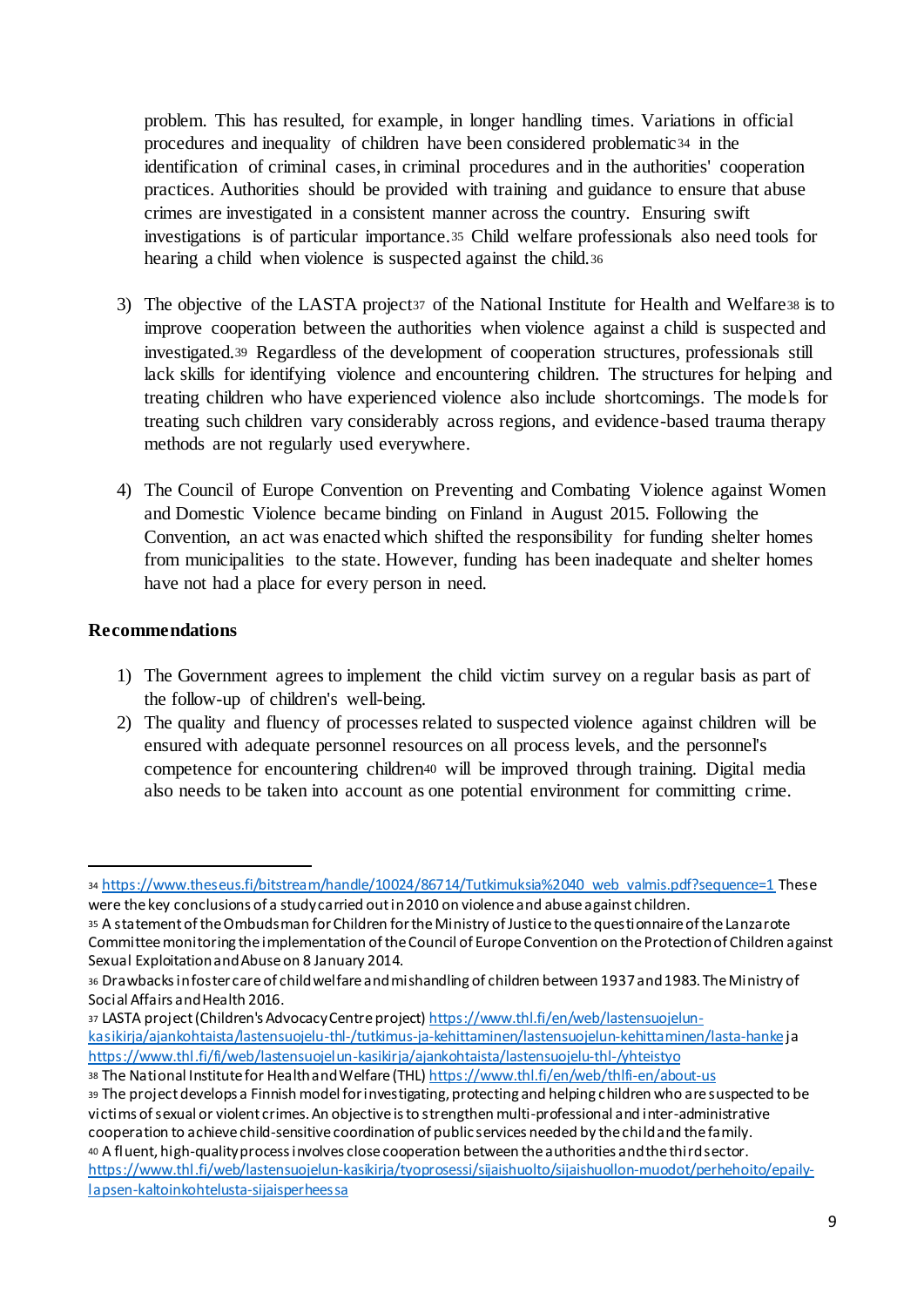- 3) The treatment of children who have experienced violence must be based on evidence, and children must have a regionally equal access to treatment regardless of their place of residence.
- 4) The shelter home system has to be developed to ensure a full geographic coverage and availability of places for every person in need.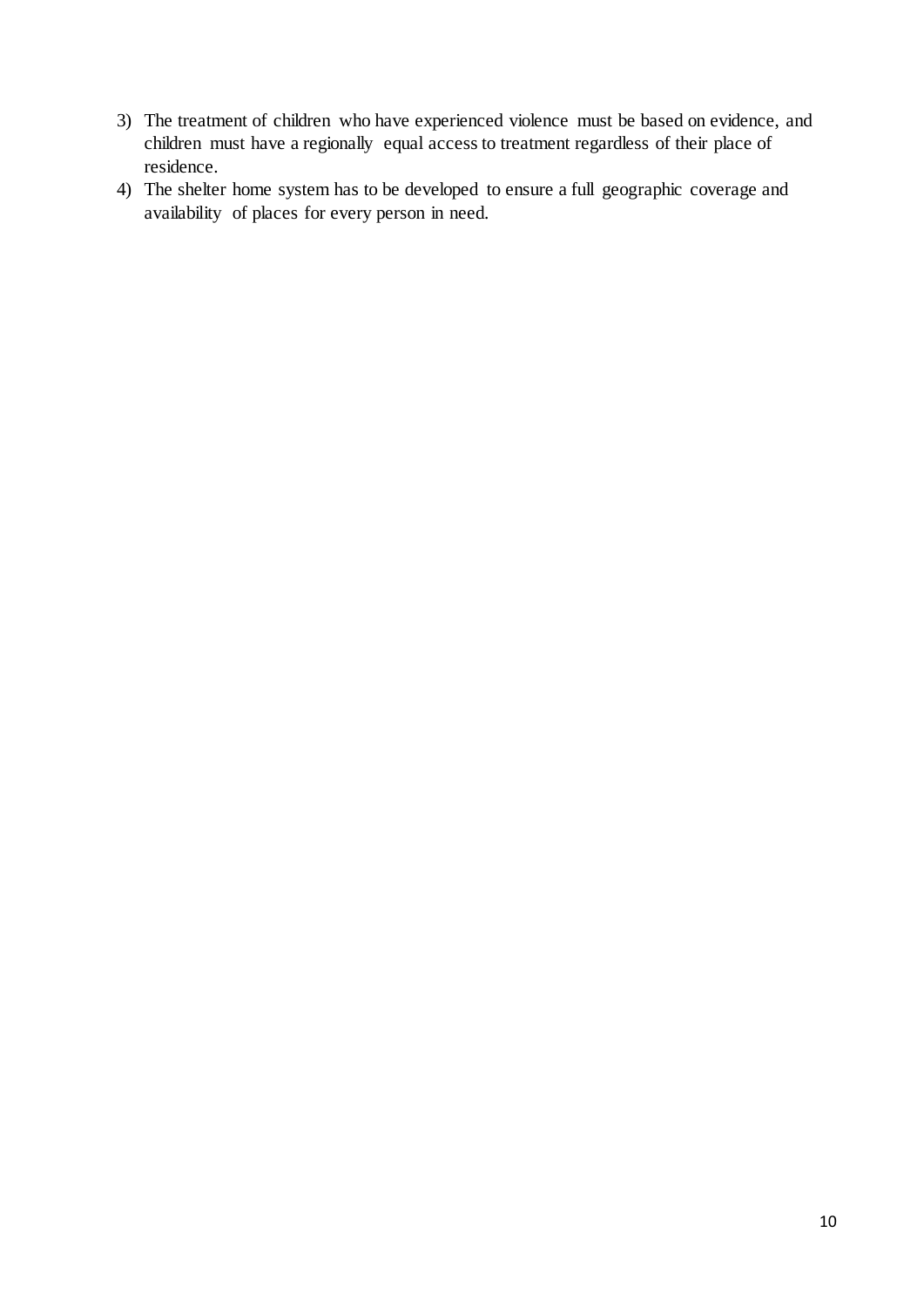# Corporate social responsibility and the rights of the child<sup>41</sup>

#### **Issues**

The Committee on the Rights of the Child has recommended that Finland provides a framework for prohibiting use of child labour by the Finnish companies engaged with businesses abroad and multinational companies headquartered in Finland.<sup>42</sup>

The Committee further recommends the State party to adopt and implement provisions for ensuring that international and national norms on corporate social responsibility are observed in business operation, and especially the UN Business and Human Rights Framework in respect of the rights of the child43.

#### **Background**

Finland adopted a national implementation plan of the UN Guiding Principles on Business and Human Rights in 2015. The rights of the child are included in the implementation plan but practical measures have been limited44.

According to the EU Accounting Directive, starting from the accounting period of 2017, approximately 100 Finnish companies and their subcontractors must report on environmental and human rights risks caused by their operations and on how they seek to minimise them. Companies may opt not to report certain issues, provided that they can give adequate justification. Reporting must cover subcontracting chains to the extent deemed 'relevant and reasonable'. Finland is currently amending its national legislation on public contracts45.

## **Recommendations**

- 1) The Accounting Directive should be implemented with as much transparency as possible.
- 2) It is necessary to create an environment where companies find it profitable to report openly and comprehensively in accordance with the obligations.
- 3) Legislation should lay down clear obligations relating to social responsibility and consideration of human rights especially in public contracts.

<sup>41</sup> UPR recommendation 90.16: Provide a framework for prohibiting use of child labour by the Finnish companies engaged with businesses abroad and multinational companies headquartered in Finland (Netherlands). <sup>42</sup> CRC/C/FIN/CO/4\* (2011).

According to the Committee, this is achieved best by establishing an effective monitoring system of their supply chains.

<sup>43</sup> The framework outlines the obligation of governments to protect people from human rights violations committed by companies and the obligation of companies to respect human rights, as well as provides for a more effective access to legal safeguards when violations have taken place.

<sup>44</sup> The rights of the child were included in the implementation plan as a result of joint lobbying by various

organisations. No binding or stricter guidance or legislation has been adopted in respect of due diligence.

<sup>45</sup> The Act on Public Contracts will be amended to correspond to the EU Public Contracts Directive.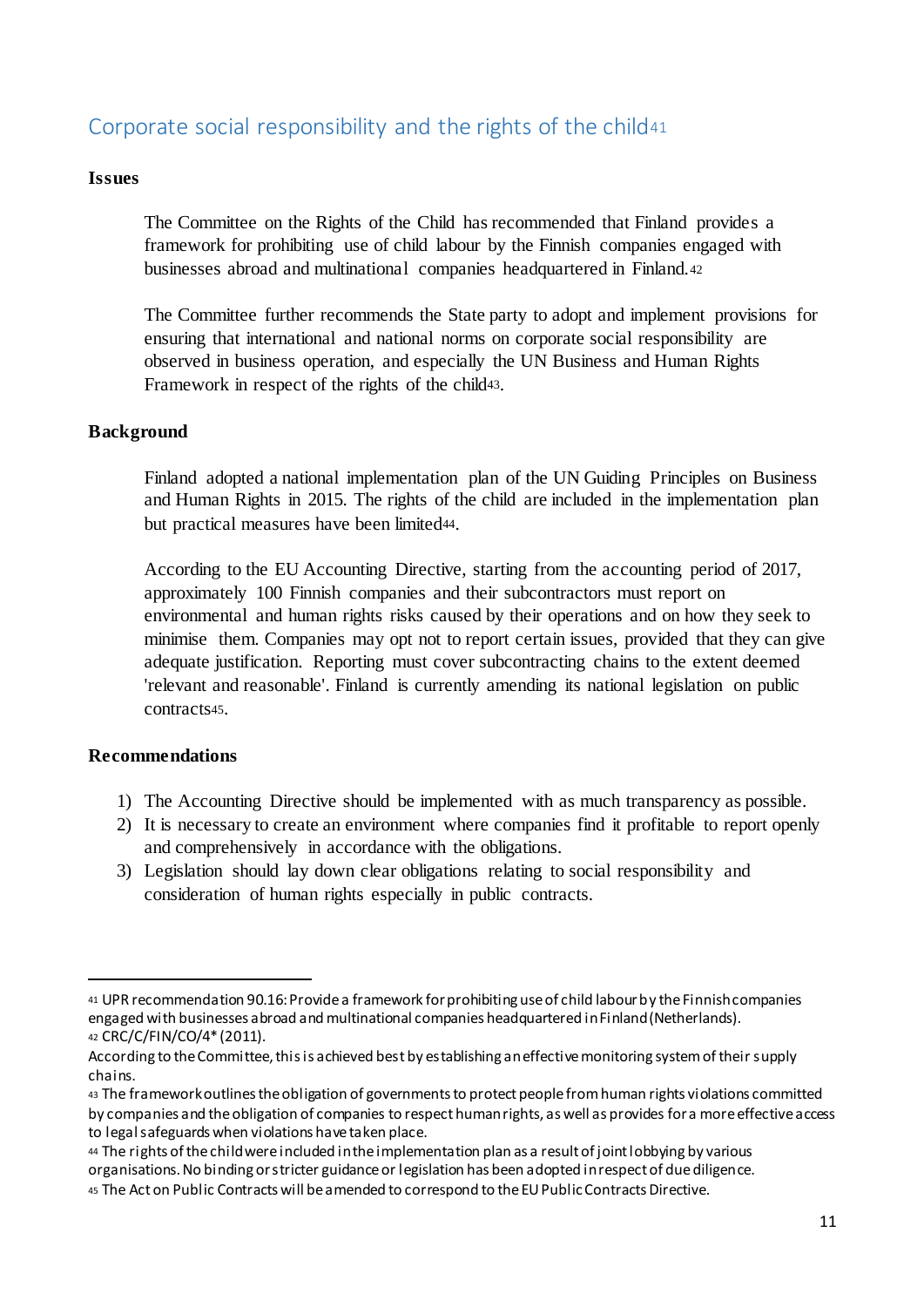# International cooperation

#### **Issues**

In its interim UPR report (2014) Finland agreed to increase its development cooperation budget to 0.7 per cent of the GNI46. Finland did not honour this commitment during the previous UPR cycle, either.

#### **Background**

Cuts introduced by the current Government have particularly strongly focused on the development cooperation budget, which will be cut further by 200 million euros annually starting from 2016 as part of fiscal adjustment.<sup>47</sup> Due to these decisions, the development cooperation budget will remain at only 0.39 per cent of the GNI.<sup>48</sup>

Finland has reached the objective of allocating 0.7 per cent of the GNI to the development cooperation budget only once in the 1990s. The objective of 0.7 per cent laid down in the Government Programme does not seem realistic.

#### **Recommendation**

1

1) The Government has to give a public and binding commitment and draft a timetable for achieving the international commitment of 0.7 per cent in accordance with the Government Programme.

<sup>46</sup> UPR recommendation 89.51: Reconsider the matter by taking the necessary steps to fulfil the objective expressed in 2008 to reach the 0.7% target for ODA in relation to the Millennium Development Goals by 2015. (Norway); CRC/C/FIN/CO/4\* (2011): "The Committee notes that, in 2010, the State party devoted 0.56 per cent of its GNI to international assistance, and that it has committed itself to reaching the i nternationally agreed target of 0.7 per cent of GNI by 2015. The Committee encourages the State Party to meet and, if possible, surpass the internationally agreed target of 0.7 per cent of GNI by 2015. It also encourages the State party to ensure that the realization of child rights becomes a top priority of the international cooperation agreements established with developing countries. In doing so, the Committee suggests that the State party take into account the concluding observations of the Committee on the Rights of the Child for the recipient country in question."

<sup>47</sup> In addition, a 130-million-euro share of grants will be transformed into loans and capital investments and directed to developing countries through responsible companies. Furthermore, according to the Government Fiscal Plan for 2017 to 2020, a new saving of 25 million euros will be directed at the development cooperation budget from 2018. <sup>48</sup> In 2014, for example, 69 million euros of the revenues from emission trading were directed at development cooperation. Furthermore, the current Government decided not to direct revenues from emission trading to development cooperation any more, which considerably decreases the funds available for development cooperation.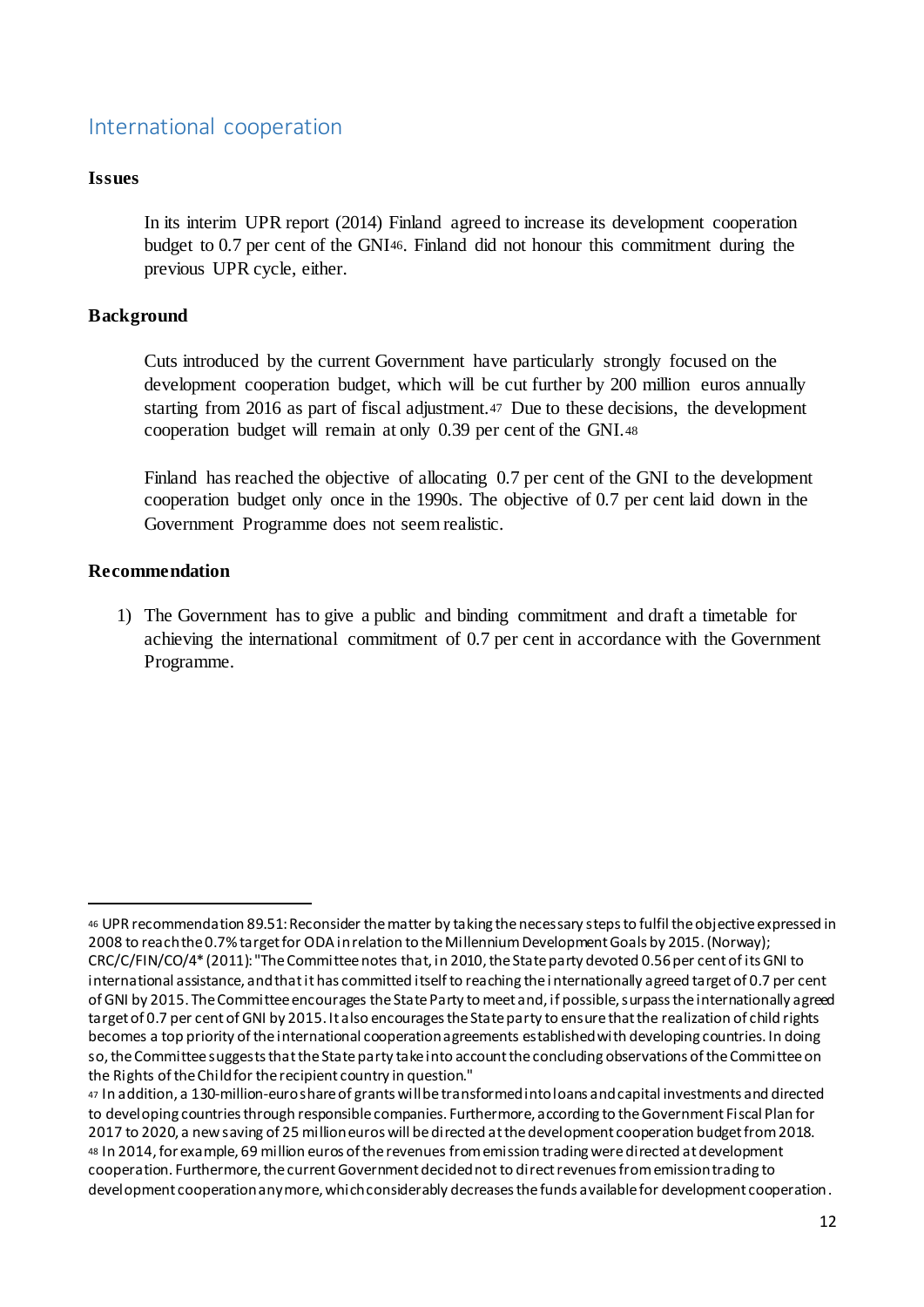# Asylum-seeking and refugee children

#### **Issues**

- 1) Over the past years, Finland has carried out numerous legislative amendments which weaken the status and rights of asylum seekers and refugees. Both the possibility of receiving protection and in particular the right to family reunification have been narrowed. Family reunification has already become nearly impossible for many people.<sup>49</sup>
- 2) In Finland children can also be detained under the Aliens Act. In connection with the last reporting concerning Finland, the Committee on the Rights of the Child expressed, for example, its concern over the fact that asylum-seeking children are detained and included this issue in its recommendations.<sup>50</sup> Families with children are also held in detention. They are usually placed in a dedicated unit, which, however, is remotely located and resembles a prison<sup>51</sup>.
- 3) Unaccompanied children arriving in Finland have been appointed a guardian<sup>52</sup> for over more than 15 years. This practice is laid down by law53. The guardianship system is, however, still underdeveloped. The shortcomings that have existed since its outset became apparent when the number of unaccompanied children increased abruptly in 2015. For example, the system has lacked a coordinating body with an overall responsibility.<sup>54</sup>
- 4) Reception and integration services for unaccompanied children should be developed in a child-sensitive manner. Since the number of applicants has increased, the system has become inconsistent and the level of services children receive varies. Children also need to move from one unit or even locality to another at least when they receive a residence permit. The accommodation of children should be based on the needs of the child and not on those of the system. These children should also have the same right to family care as children requiring foster care in child welfare.

<sup>49</sup> The tightened practices are more openly justified by the elimination of pull factors: Finland should not appear as an attractive country for asylum seekers. Several of these amendments actually mean that Finland is decreasing the level of national protection to the minimum level allowed by EU Directives. The fact is, however, that Finland still has a limited number of refugees and the number of asylum seekers has not increased considerably until last year. This year the number will probably be lower again as there were only 3,317 applicants by the end of June. The number of asylum seekers has remained relatively stable, at around 3,000 to 4,000 persons per year. In 2015 the number increased tenfold (Statistics of the Finnish Immigration Service: 32,476; http://www.migri.fi/about\_us/statistics/statistics\_on\_asylum\_and\_refugees).

<sup>50</sup> Committee on the Rights of the Child. Concluding Observations: Finland (CRC/C/FIN/CO/4).

<sup>51</sup> Report to the Finnish Government on the visit to Finland carried out by the European Committee for the Prevention of Torture and Inhuman or Degrading Treatment or Punishment (CPT) from 22 September to 2 October 2014. CPT (2015) 08. Strasbourg, 17 March 2015.

<sup>52</sup> The term guardian is used commonly in this context to refer to a person who is appointed to represent an unaccompanied child. See e.g. Statement of Good Practice (2009). Separated Children in Europe Programme (SCEP). 4 th revised edition, page 21. http://www.separated-children-europe-programme.org/images/18/219.pdf

<sup>53</sup> The Act on Reception (No. 746/2011), Section 39, and the Act on Integration (No. 1386/2010), Section 56.

<sup>54</sup> Lepola, Outi (2012). Neither a relative nor an authority. A study on the guardianship system for unaccompanied children in Finland. The Central Union for Child Welfare, p. 99.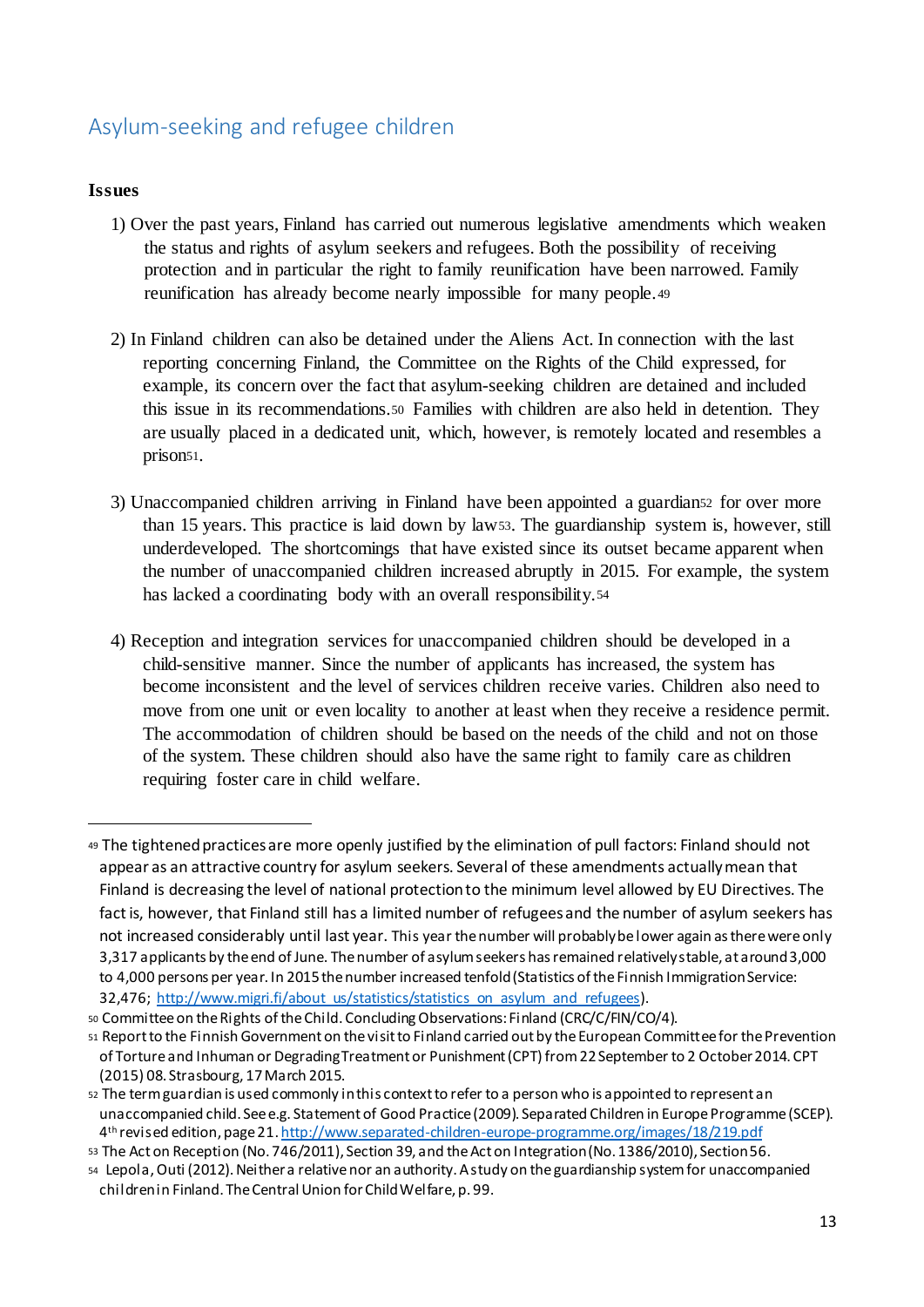5) Asylum-seeking children are in an unequal situation in respect of how they receive information on their rights. The provision of information by the guardians and the personnel of accommodation units varies. Adequate information on the rights of the child is not available in a format suitable for children.

#### **Background**

-

1) Finland has consistently restricted the right to family life in respect of persons receiving international protection over several government terms. The Government has simultaneously carried out both legislative and administrative changes which have made it very difficult to file an application.<sup>55</sup> Some of the restrictions were specifically targeted at unaccompanied children: for example, the age of a minor family reunification sponsor is determined when a decision is made on a family reunification application and not when the application is filed. In practice this prevents most children from having their family members to Finland since the majority of the applicants are 16 to 17 years old.<sup>56</sup>

The newest restriction is an 'income requirement', which means that the family reunification sponsor should be able to provide for his or her family members applying for a residence permit on the grounds of a family tie. The income requirement also applies to unaccompanied children, i.e. a child should be able to provide for his or her parents in order to have them to Finland.<sup>57</sup>

2) Finland has already for years tried to restrict the detention of children referred to in the Aliens Act.<sup>58</sup> Alternatives were to be sought for detention and its application to unaccompanied children was to be forbidden altogether. The prohibition is still waiting for implementation. A child who has turned 15 can still be detained for six days in connection with removal59.

<sup>55</sup> Several amendments to the Aliens Act entered into force in 2010 which meant restrictions to family reunification. After a legislative amendment which entered into force in 2012, a family reunification sponsor has not been able to file an application in Finland but a family member needs to file an application with a Finnish embassy. Due to reductions in the embassy network, distances to embassies have become unreasonably long, expensive and even dangerous for many people. The Finnish Immigration Service also introduced a requirement that a person must be able to prove that he is staying legally in the country where he or she files an application. This has been very difficult, if not impossible, for many people. For example, nowadays Afghanistanis have to fi le their application in New Delhi in India instead of Kabul and Somalis in Addis Ababa in Ethiopia instead of Nairobi. Afghanistanis have had great difficulties in obtaining a document proving a legal stay in Iran and Somalians in Ethiopia.

<sup>56</sup> Both in 2012 and in 2013 only one positive decision was given to a parent/caregiver of an unaccompanied child. In 2014, parents of 33 children staying in Finland were able to file their application abroad, and 10 of them received a positive decision.

<sup>57</sup> This restrictionentered into force on 1 July 2016. The required income limits are so high that a considerable part of ethnic Finns cannot reach them, either.

<sup>58</sup> This issue was also already laid down in the Government Programme of 2011.

<sup>59</sup> Aliens Act, Section 122, Holding a minor in detention: An unaccompanied child who has turned 15 years may be ordered to be held in detention first for 72 hours in connection with removal, and the deprivation of liberty can be extended by further 72 hours for specific reasons.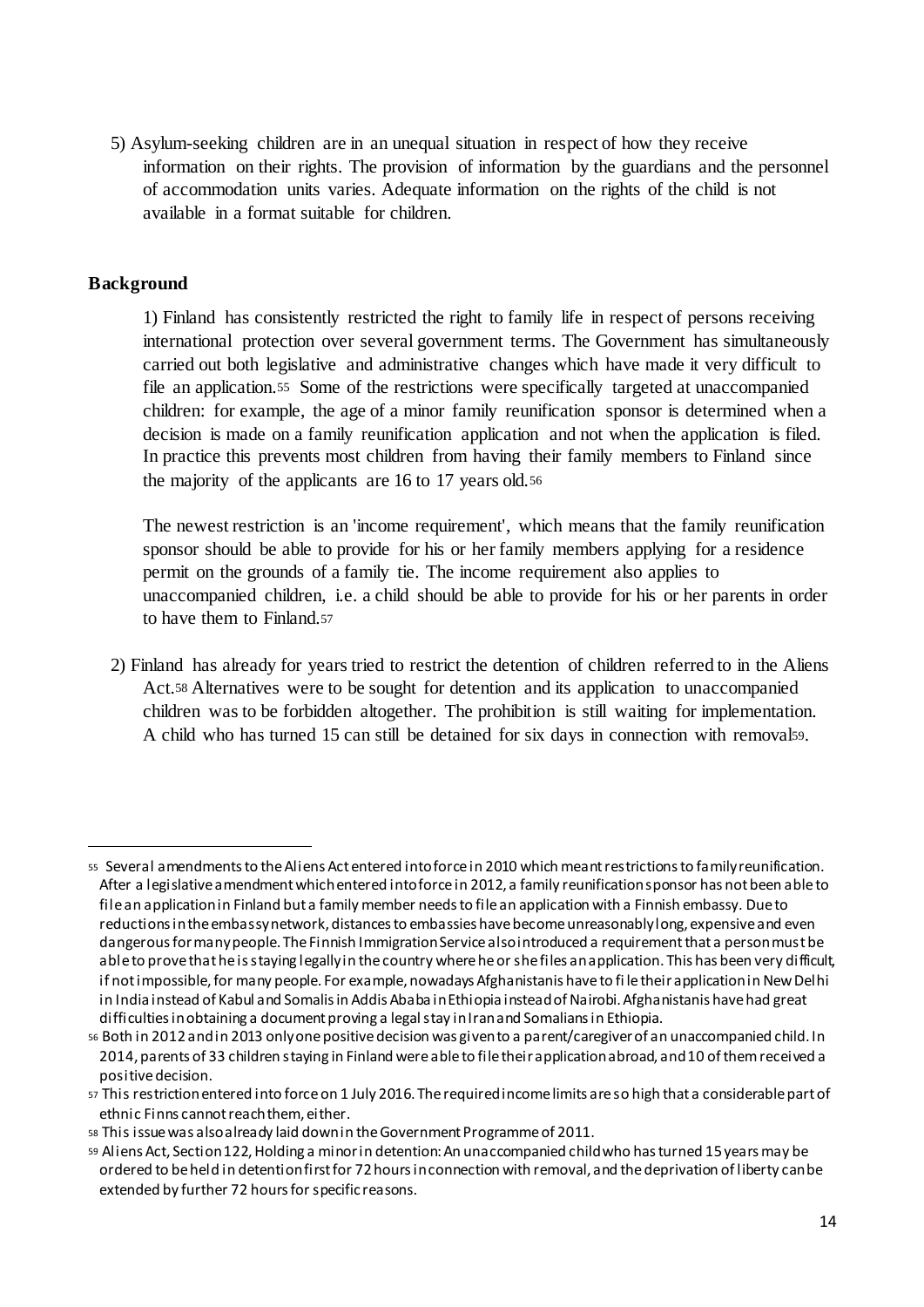The current Government has suggested some new protective measures as an alternative to detention. However, it is feared that as the number of applicants and negative decisions increases, protective measures may also be applied more often to families with children. <sup>60</sup>

3) The recruitment of guardians for unaccompanied children is inconsistent, their role is unclear and they have very different backgrounds with no consistent training. The independence of guardians is questionable, since the system is controlled and fees are paid by the Finnish Immigration Service, which is responsible both for the asylum process and the organisation of reception services. After a child has received a residence permit, the responsibility for control and remuneration is transferred to regional offices governed by the Ministry of Economic Affairs and Employment. Duality of administration makes controlling and coordination more difficult. Furthermore, no structures exist for monitoring the guardians' work.<sup>61</sup>

With the record number of asylum seekers arriving in 2015, there were not enough guardians and too many were inexperienced. Their competence also varies considerably.<sup>62</sup>

Training for guardians is being developed63, but it will not remove other problems in the fragmented system.

4) The Committee on the Rights of the Child has repeatedly made observations on asylumseeking children and given Finland recommendations concerning reception, including the lack of mental health services, in connection with the periodic reporting of the CRC.<sup>64</sup>

As the number of applicants increased drastically in 2015, more services had to be established rapidly. The units accommodating children and their personnel differ considerably from one another. Since the services of reception and integration stages are separate, transition after the granting of a residence permit is a critical point. A lack of cooperation between administrative branches hinders the integration of children.<sup>65</sup>

Unaccompanied children have been mainly accommodated in 'group homes'.<sup>66</sup> A child can also be accommodated in a family if the child has relatives in Finland who can take care of

<sup>60</sup> The Government proposes introducing a new protective measure, residence requirement, as an alternative for the holding in detention. This is not genuinely an alternative since, according to the Government Proposal, the residence requirement could also be used in situations where the requirements for the holding in detention are not fulfilled. This would make it a new protective measure, not an alternative. This condition has been added to the residence requirement only in respect of an unaccompanied child, which would make it a real alternative.

<sup>61</sup> Lepola, Outi (2012). Neither a relative nor an authority. A study on the guardianship system for unaccompanied children in Finland. The Central Union for Child Welfare.

<sup>62</sup> An assessment statement of the Ombudsman for Children, 16 June 2016, 3. (http://lapsiasia.fi/tatamielta/aloitteet/2016-4/lapsiasiavaltuutetun-arvio-yksin-maahan-tulleiden-turvapaikkaa-hakevien-lastenoikeuksien-ja-hyvinvoinnin-toteutumisesta-2/)

<sup>63</sup> The Ministry of Education and Culture is supporting an ongoing project for developing a training programme for guardians. It will be implemented with state funding at folk high schools in cooperation with the authorities responsible for the activities of guardians.

<sup>64</sup> Committee on the Rights of the Child: Consideration of reports submitted by States parties under article 44 of the Convention Concluding Observations: Finland (2011) (CRC/C/FIN/CO/4), paragraphs 60 and 61.

<sup>65</sup> The Ombudsman for Children, an assessment statement of 16 June 2016, 3. (http://lapsiasia.fi/tatamielta/aloitteet/2016-4/lapsiasiavaltuutetun-arvio-yksin-maahan-tulleiden-turvapaikkaa-hakevien-lastenoikeuksien-ja-hyvinvoinnin-toteutumisesta-2/). See also Lepola 2012, p. 100.

<sup>66</sup> Issues related to unaccompanied children are governed by the Act on the Reception of Persons Seeking International Protection (Reception Act No. 746/2011), the Act on the Promotion of Immigrant I ntegration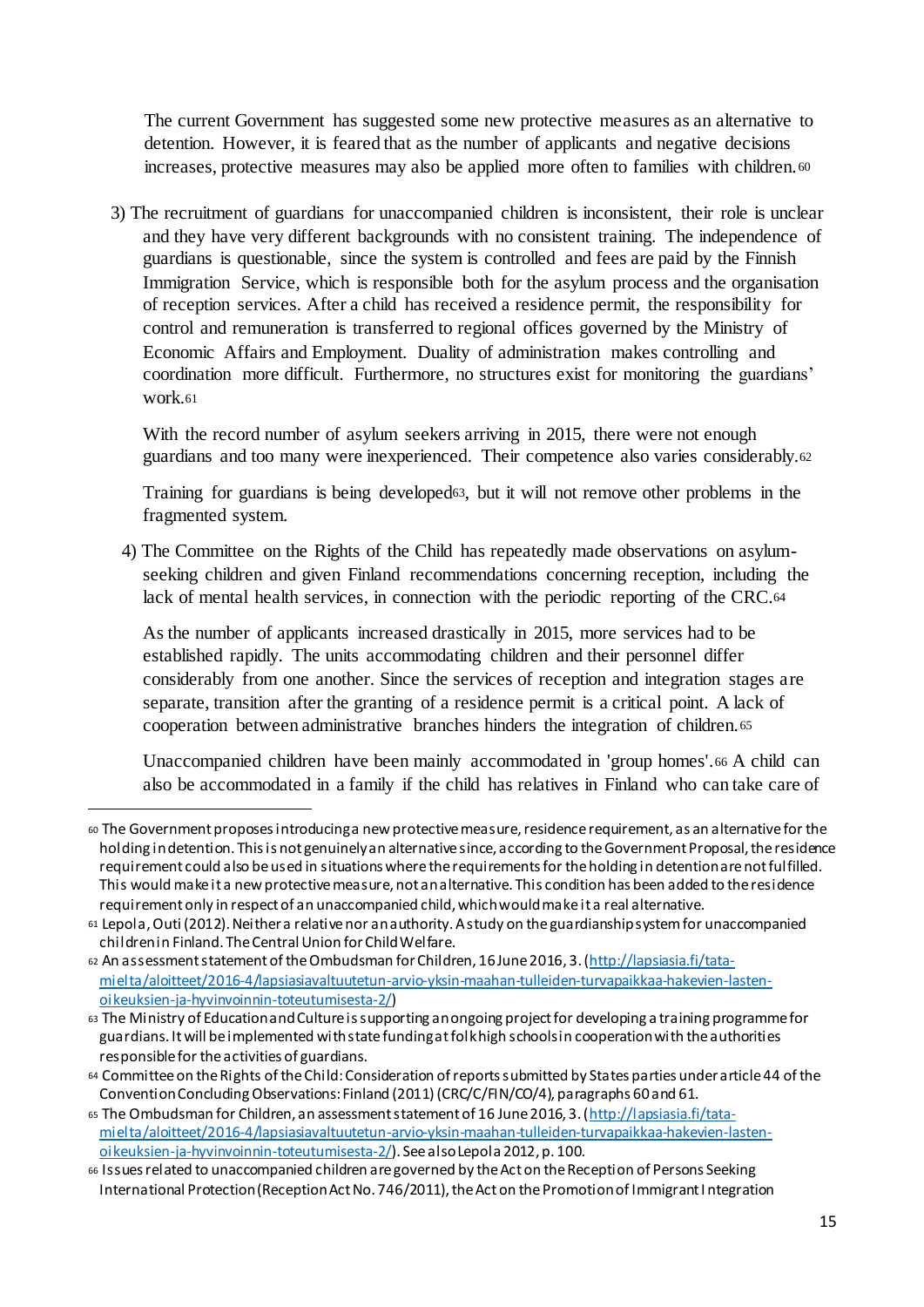him or her. This is called private accommodation and it differs from family home placement used in child welfare. Families receive neither training nor compensation for the care.<sup>67</sup>

5) Asylum-seeking children and families need information on how the rule of law works in their case as well as on what rights they have in an asylum process and after having received a residence permit. Special attention should be paid to giving children and adolescents an opportunity to express their views and to taking them into account. <sup>68</sup>

#### **Recommendations**

- 1) Finland must re-evaluate how the legislative amendments adopted in the past years have affected the right of persons receiving international protection to live together with their families. In particular, it needs to be examined how the right of children to a family is realised and necessary legislative amendments have to be introduced swiftly.
- 2a) Finland needs to implement the reforms promised earlier, i.e. the detention of unaccompanied children must be forbidden altogether and
- 2b) Finland must devise real alternatives to detention for families with children. Families must be accommodated only in units suitable for children and families.
- 3) A body with the overall responsibility will be searched for the guardianship system. It will be responsible for recruitment, coordination, monitoring and training and ensure that the guardians can operate independently and have adequate resources for performing their work.
- 4) Data must be collected on the reception and integration of unaccompanied children and evaluated in a profound and independent manner.
	- Data must be collected on unaccompanied children in a systematic manner according to their age and gender.
	- Data collection should also include identifying the experiences and views of unaccompanied children.
	- It is also necessary to clarify if the Family Care Act can be applied to unaccompanied minors so that the right of children to family care can be realised in a safe and legislatively consistent manner.

<sup>(</sup>Integration Act No. 1386/2010) and the Child Welfare Act (No. 417/2007). Asylum-seeking children are accommodated in group homes or supported accommodation units, which are controlled by the Finnish Immigration Service. After children have been granted a residence permit, they move to family group homes or are placed in 'supported accommodation', both controlled by Centres for Economic Development, Transport and the Environment.

<sup>67</sup> Section 27 of the Integration Act also mentions the possibility of supported family home placement, but this has hardly been used. It is unclear whether the supported family home placement can be interpreted as family care referred to in the Family Care Act. A general interpretation is that family care similar to the one referred to in the Child Welfare Act is not possible for children who have been granted an asylum if they are not clients of child welfare and have not been taken into custody. According to Section 49(1) of the Integration Act, a municipality is reimbursed for the costs incurred by the municipality for the placement of an unaccompanied minor to a family group home or other residential unit referred to in Section 28 and for family care, residential support services and other measures similar to child welfare services, until the young person in question is 21 years old.

<sup>68</sup> For example, a project called *Children as experts-by-experience in reception activities* by Save the Children in 2016 revealed that unaccompanied children and adolescents arriving in Finland want information on their rights and have benefited from such information.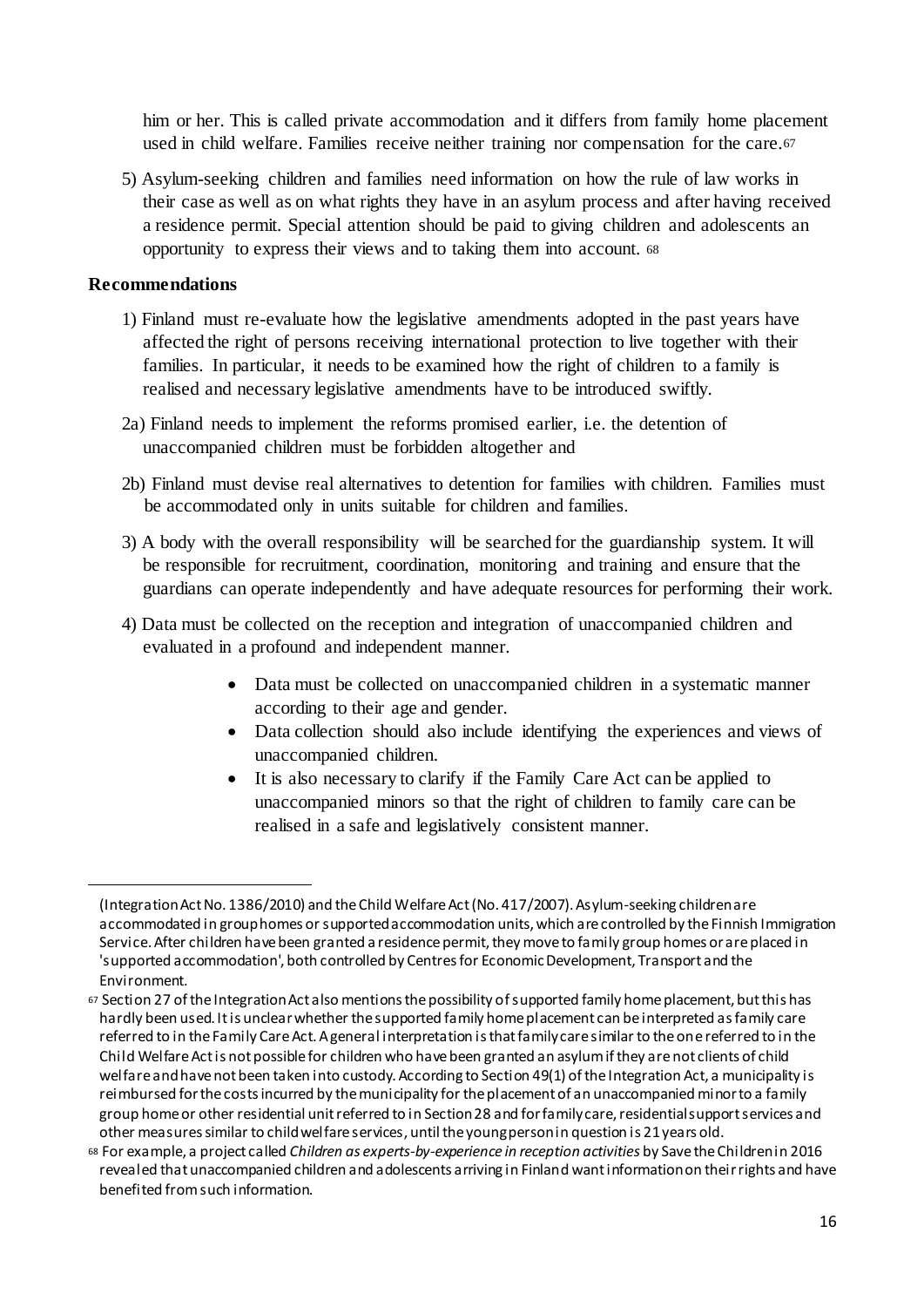- It should be examined how cooperation between administrative branches could be strengthened and whether it would be possible to make a transition from the present dual system to a coherent system where the reception and integration of a child would be a uniform and continuous process.
- 5) Asylum-seeking children and families need more information on their rights in the asylum process and after having received a residence permit. Children must receive this information in a format suitable for them.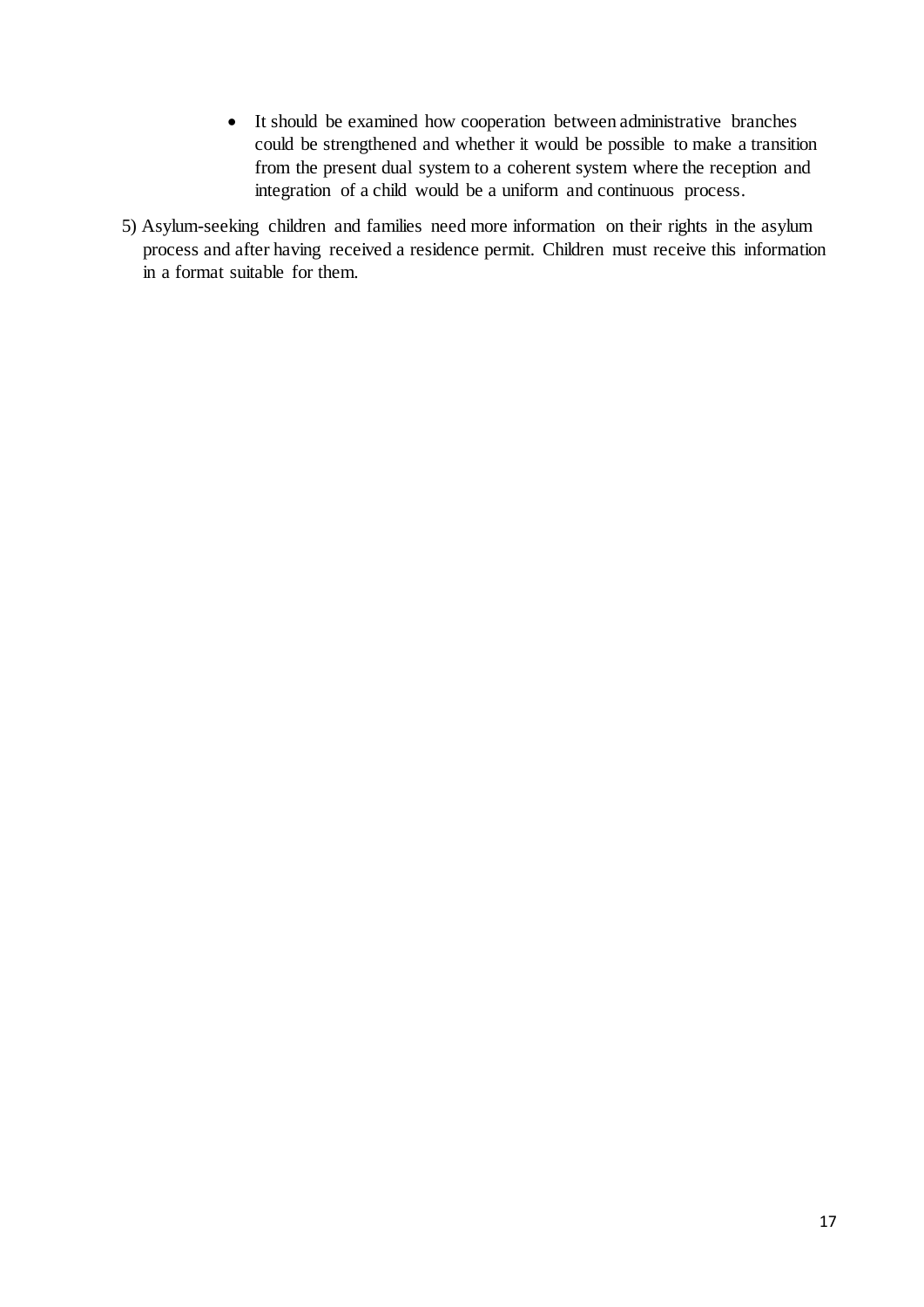# Child welfare69

## **Issues**

- 1) The right of a child to be heard in matters concerning him or her is the fundamental principle in child welfare. Even though progress has taken place in the formal hearing of children, shortcomings still exist in identifying, in particular, the views of children under 12 years of age.
- 2) There are also shortcomings in the effective monitoring and systematic follow-up of the conditions of children placed in foster care in child welfare. Follow-up and monitoring mechanisms are inadequate especially in family care.

# **Background**

1

1a) The formal right of over 12-year-old children to be heard is realised relatively well in child welfare. Instead, it is only rarely that children under 12 years of age are heard and their opinions identified.<sup>70</sup> In its latest concluding observations, the Committee on the Rights of the Child reminded Finland of drawbacks in the realisation of the right of children to be heard in custody issues.<sup>71</sup>

1b) The Finnish Child Welfare Act emphasises the right of a child to be involved in every stage of the child welfare process72, which is also supported by the representation in accordance with the Child Welfare Act.<sup>73</sup> Finland lacks national coordination and permanent structures enabling adequate representation in child welfare74, for which reason regional equality is not realised.<sup>75</sup>

2) The conditions of children in foster care are not monitored or followed in an adequately effective and systematic manner. The monitoring of family care is inadequately regulated76. Effective monitoring is essentially prevented by the lack of adequate resources77. The Committee on the Rights of the Child has recommended Finland to ensure appropriate

<sup>69</sup> UPR recommendation 89.36. Ensure that children are heard in the judicial and administrative procedures concerning them, in accordance with procedures adapted to their maturity and, when children must be placed, this be done in family-type structures rather than in institutions (Belgium).

<sup>70</sup> De Godzinsky, Virve (2014) The Best Interest of the Child and a Child's Right to Participate in Administrative Court Proceedings. Research Report No. 267. Helsinki: National Research Institute of Legal Policy.

<sup>71</sup> Committee on the Rights of the Child: Consideration of reports submitted by States parties under article 44 of the Convention Concluding Observations: Finland (2011) (CRC/C/FIN/CO/4\*).

<sup>72</sup> Chapter 4 of the Child Welfare Act (No. 417/2007) http://www.finlex.fi/fi/laki/kaannokset/2007/en20070417.pdf provides for legal expressions of the involvement of the child: hearing of the child, ascertaining the child's views and exercising the child's right to be heard. The exercising of the child's right to be heard is the strongest form of involvement.

<sup>73</sup> Section 22 of the Child Welfare Act guarantees the exercising of the child's right to be heard in situations where the caregiver is unable to supervise the child's interests without prejudice.

<sup>74</sup> The Ombudsman for Children, the Child Advisory Board. Motion LAPS/193/2011.

<sup>75</sup> Due to inadequacies in the coordination of actions, rules and regulations, and guidance for execution, there is considerable regional variation in the recruitment of guardians in child welfare and in need identification.

<sup>76</sup> The Parliamentary Ombudsman of Finland, The Annual Report 2015. An English summary of the annual report will be published later.

<sup>77</sup> The Parliamentary Ombudsman of Finland, The Annual Report 2015, p. 33.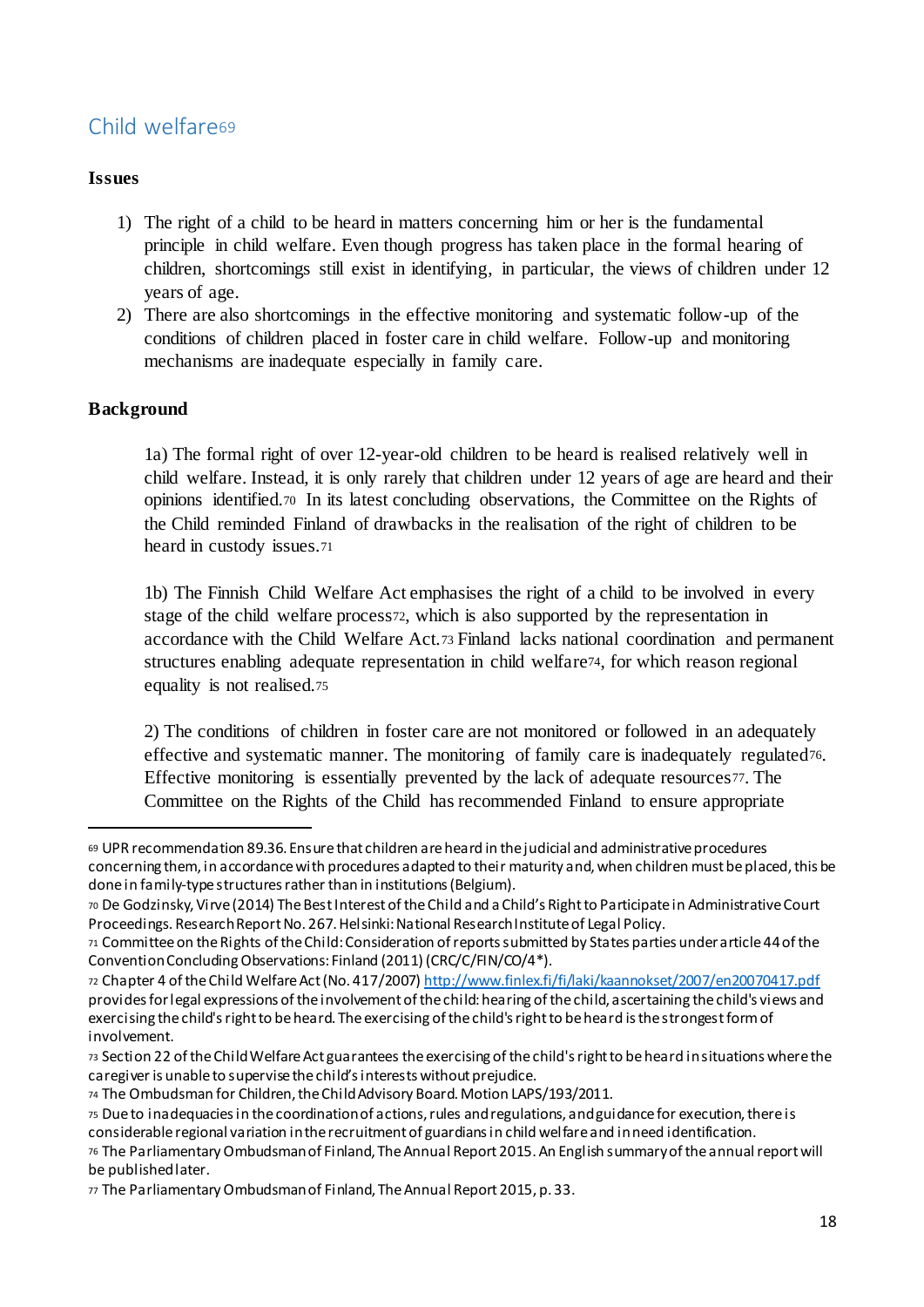monitoring and follow-up of the conditions of children placed in family and institutional care78.

## **Recommendations**

-

1a) Sufficient resources will be allocated and the competence of professionals guaranteed to enable the realisation of the right of the child to participate and be heard in matters concerning him or her as required in the CRC and national legislation.

1b) Finland needs national coordination and permanent structures for representation in child welfare to enable its adequate and equal realisation.

2) The realisation of children's legal protection will be promoted through strengthening the systematic follow-up of foster care and guaranteeing adequate support for foster parents and functional monitoring mechanisms for family and institutional care.

<sup>78</sup> Committee on the Rights of the Child: Consideration of reports submitted by States parties under article 44 of the Convention Concluding Observations: Finland (2011) (CRC/C/FIN/CO/4\*).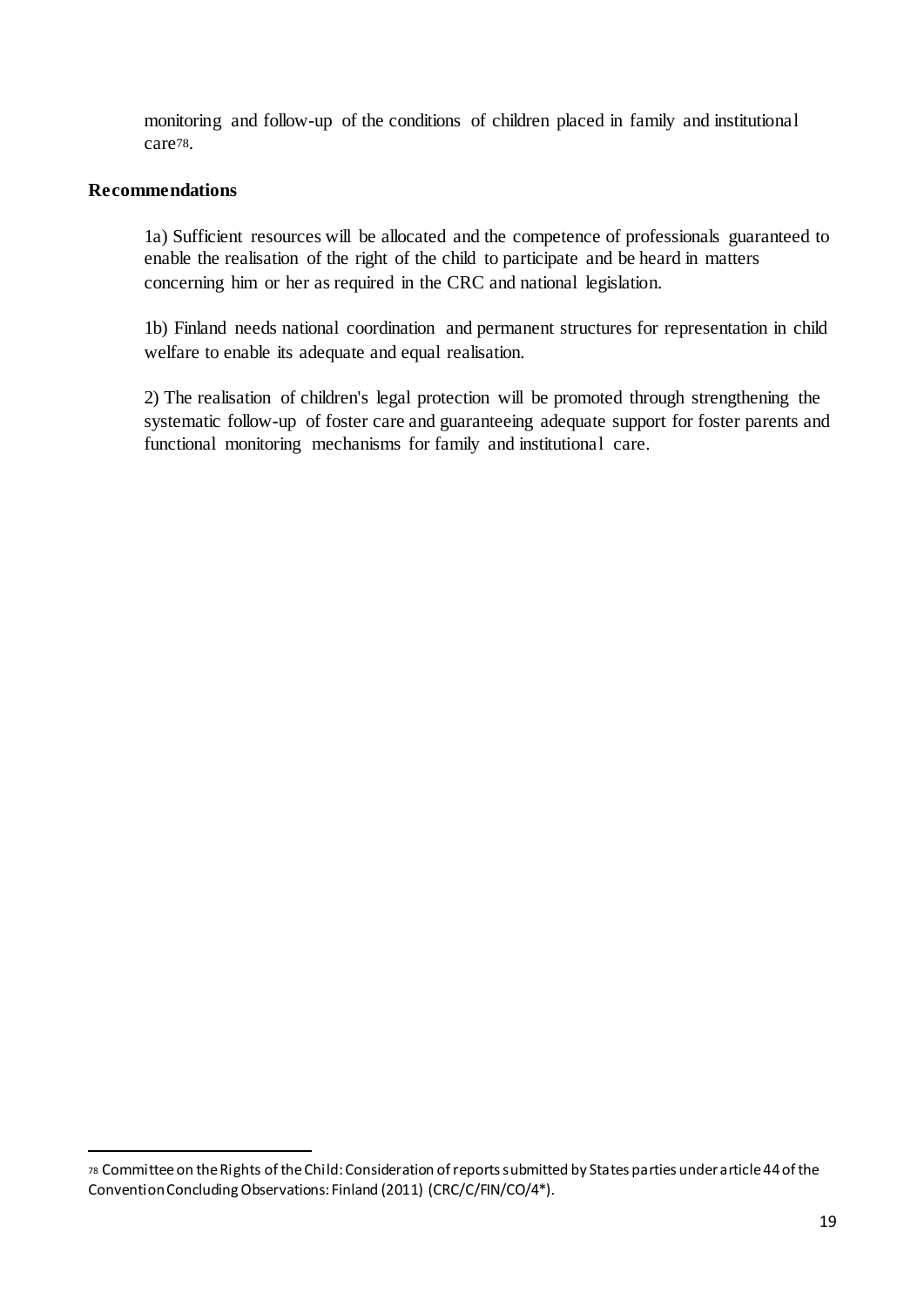# Early childhood education

## **Issues**

- 1) In Finland clearly fewer children participate in early childhood education than in other Nordic and European countries on average.<sup>79</sup> The duties and objectives of early childhood education were defined in the overall reform of the relevant legislation.<sup>80</sup>
- 2) After the amendment of the Act on Early Childhood Education and Care, impairments were introduced into early childhood education as part of public austerity measures. The Government adopted a decree amendment which increased the maximum group size in day care for 3-year-old children. The right of children to full-time early childhood education was limited.<sup>81</sup>

# **Background**

- 1) The Committee on the Rights of the Child recommended that Finland prepare a new general act on early childhood education. The Committee recommended to increase the coverage of early childhood education and to improve its quality by increasing the number of personnel, by limiting the size of day care groups and by ensuring better continuity in care relationships.
- 2) A revised Act on Early Childhood Education and Care entered into force on 1 August 2015, but already in October 2015 the Government adopted an amendment to the Day Care Decree, which will reduce the number of personnel in relation to the number of children and increase group sizes. In December 2015 Parliament decided, based on a Government Proposal, to limit the right of children to full-time early childhood education.<sup>82</sup>

## **Recommendations**

- 1) The proportion of children participating in early childhood education will be increased by guaranteeing sufficient resources for this and by improving information provision for parents whose children do not participate in early childhood education.
- 2) The accessibility and quality of early childhood education will be ensured by continuing the revision of early childhood legislation. The revision will take into account the recommendations given by the Committee on the Rights of the Child to Finland and its general comments.<sup>83</sup>

<sup>79</sup> http://tietotrendit.stat.fi/mag/article/144/

<sup>80</sup> The first phase of the overall reform of early childhood legislation entered into force on 1 August 2015.

<sup>81</sup> These amendments entered into force on 1 August 2016.

<sup>82</sup> These amendments entered into force on 1 August 2016.

<sup>83</sup> Especially GENERAL COMMENT No. 7 (2005) Implementing child rights in early childhood CRC/C/GC/7/Rev.1.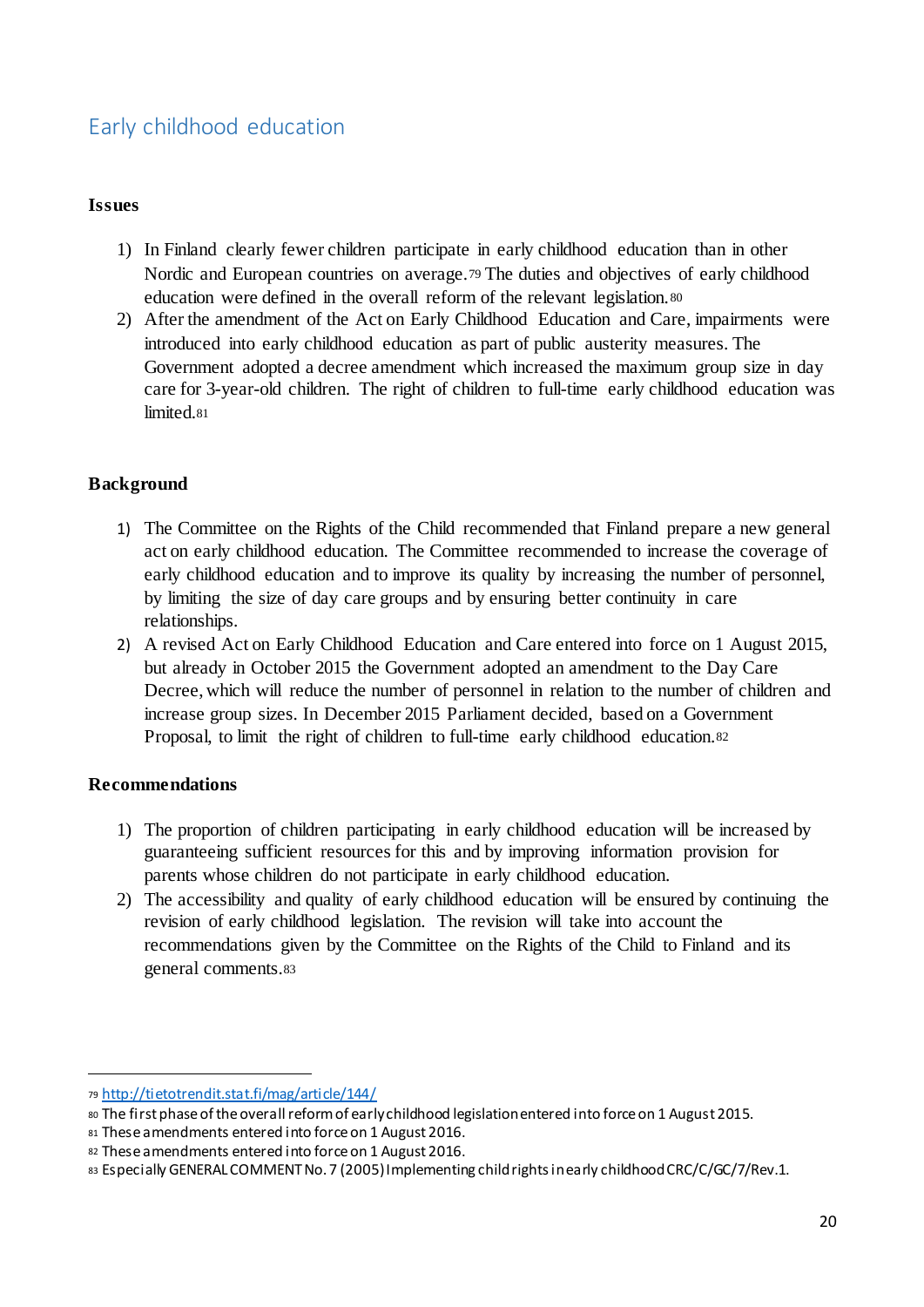# School<sup>84</sup>

# **Issues**

- 1) In Finland, the pupils' learning results (PISA) have been excellent by international comparison, but they started to decline clearly in 2006. In the PISA 2012 assessment, the national average in mathematics decreased considerably from the 2003 assessment. Literacy and proficiency in natural sciences were also remarkably weaker. More and more pupils remain below the minimum level on the PISA scale in literacy, and their number is constantly increasing.<sup>85</sup>
- 2) Educational equality, which has been high in Finland, is declining. The educational background of parents has a clear influence on children's learning results in every subject. Immigrants clearly lag behind the ethnic Finns in literacy and mathematics. This difference is the greatest in Finland among the Nordic countries.

# **Background**

- 1) The learning results of children and adolescents have deteriorated remarkably. Educational equality has also weakened, and learning results are now more strongly polarised. Studies on literacy have revealed that in practice there are illiterate adolescents in Finland.<sup>86</sup> The learning results of immigrant children are clearly weaker than those of ethnic Finns. In its study conducted in 2015, the National Audit Office of Finland called for improving support for children of immigrant origin at school.<sup>87</sup> Cuts directed at education reduce its resources and the possibilities of providing pupils with adequate individual support.
- 2) A Pupil and Student Welfare Act, which entered into force in 2014, has improved student welfare services. However, regional and municipal differences are still considerable in student welfare services, e.g. in the availability of school doctors, psychologists and welfare officers at educational institutes. The Committee on the Rights of the Child has recommended that Finland provide schools with permanent health care personnel, including school psychologists. Cooperation between different actors in the mental health care of children and adolescents is inadequate, and in several places adolescents have difficulties in accessing mental health care services.<sup>88</sup>

## **Recommendations**

1

85 PISA 2012: Proficiency of Finnish youth declining

<sup>84</sup> UPR recommendation 90.21. Mental health services in schools should benefit from sufficient resources and qualified staff in order to deal with problems affecting in particular adolescents, such as suicidal thoughts and nutritional or addictive problems (Belgium).

http://www.minedu.fi/OPM/Tiedotteet/2013/12/pisa.html?lang=en https://ktl.jyu.fi/pisa/tulokset 86 What's wrong at comprehensive school? Information package: School segregation http://omalinja.fi/wpcontent/uploads/2016/03/Oma\_Linja\_infopaketti1\_colour.pdf

<sup>87</sup> Audit report of the National Audit Office of Finland (2013): Immigrant pupils and effectiveness of basic education https://www.vtv.fi/files/4801/12\_2015\_Maahanmuuttajaoppilaat\_ja\_perusopetuksen\_tuloksellisuus.pdf

<sup>88</sup> The Committee on the Rights of the Child has recommended to improve mental health care services for children and adolescents.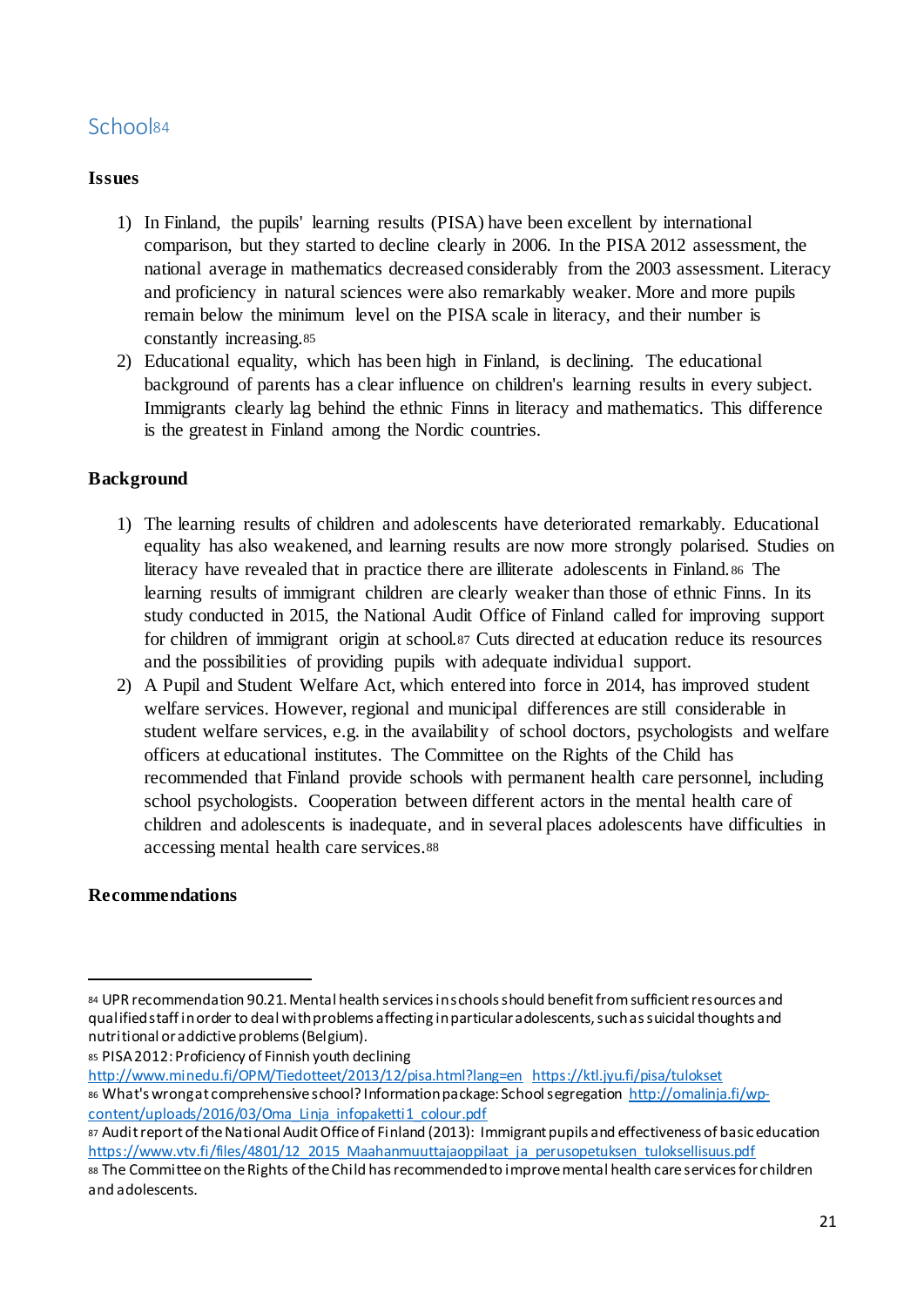- 1) Individual support for learning and studying at comprehensive and secondary schools will be improved by allocating adequate resources. Individual student counselling will be strengthened especially at transition points in education.
- 2) Student welfare at comprehensive and secondary schools will be improved. It will be ensured that the services of a school nurse, doctor, psychologist and welfare officer are available at each school and educational institute. The availability of mental health care services for children and adolescents will be improved.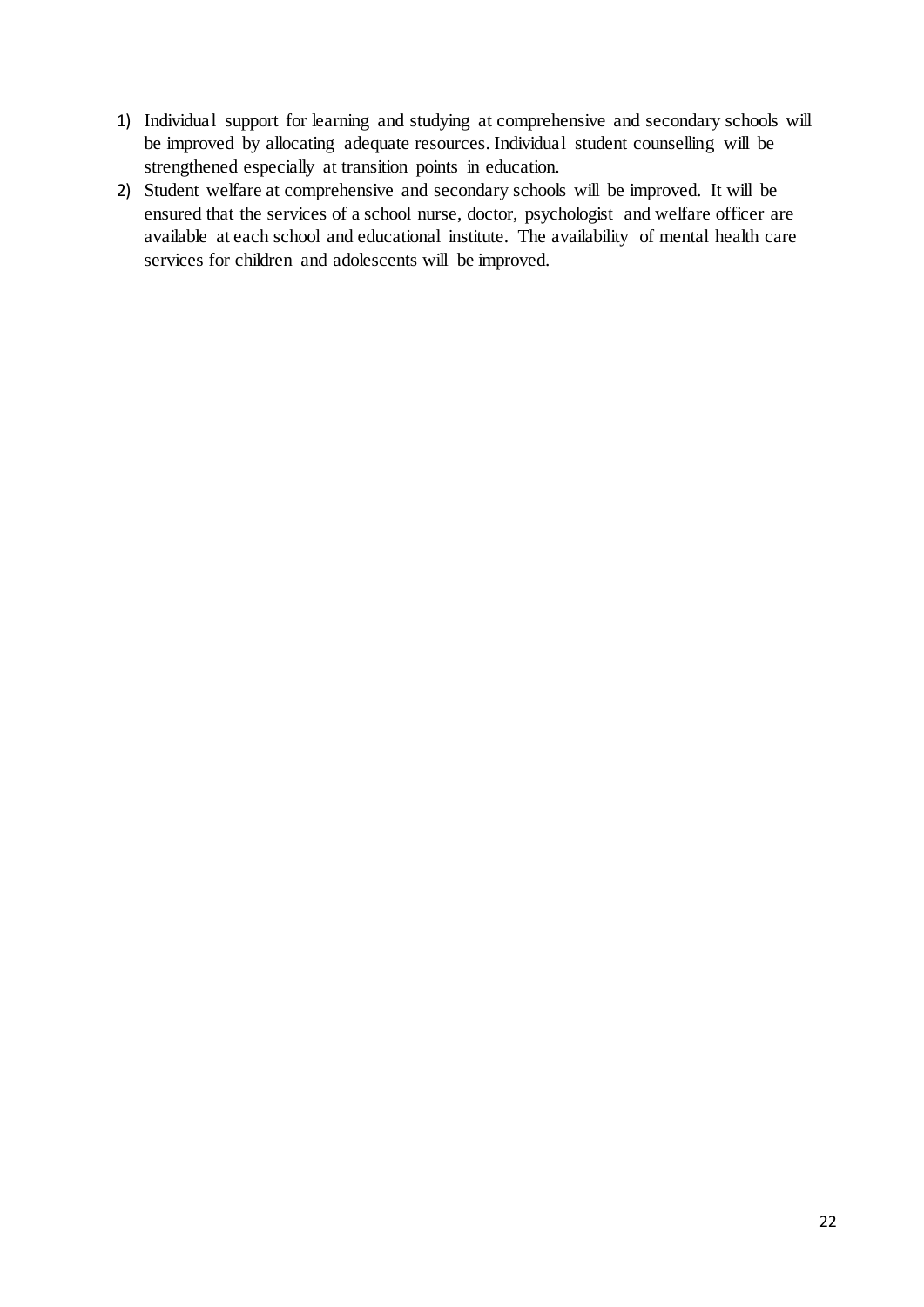# Discrimination, hate speech and bullying in digital media<sup>89</sup>

## **Issues**

- 1) Children are the most vulnerable group facing racial discrimination, hate speech and bullying on the Internet. There is a high risk to become discriminated or bullied as a child especially if the child belongs to a minority group.<sup>90</sup> The rights of the child also need to be protected in the digital media: a child has the right to be protected from all forms of discrimination on the Internet and from information and material injurious to his or her wellbeing.<sup>91</sup>
- 2) The current climate both political and topical discussions in Finland is not supportive of non-discrimination. This can be seen through multiple high-level cases where racist talk is tolerated even towards children.

The current Government is prioritising digitalisation, which is a good trend. Nevertheless, it should be noted that equality and child protection within the services also need to be top priorities.

## **Background**

1) 2) The CERD (2012) recommended Finland to reinforce its efforts to combat incitement to racial hatred and racial discrimination on the Internet, including through the more effective collection of data relating to the prevalence of racial hate speech and through awarenessraising campaigns on this issue targeting youth, media and politicians.<sup>92</sup> Finland has established several projects on the prevention of discrimination and the promotion of nondiscrimination.93

Even though the prevention of all forms of discrimination is supported by the Government of Finland, more effective measures are needed to prevent racial discrimination, hate speech and cyberbullying children are facing on the Internet.

## **Recommendations**

1

http://www.intermin.fi/julkaisu/362010?docID=24923

<sup>89</sup> UPR recommendation 90.3. Undertake concrete measures to ensure that the media production and coverage are non-discriminatory and promote positive images of girls and women (Malaysia);

UPR recommendation 89.32. Take effective measures to eliminate widespread sexual misuse and harassment against women and girls, including on the Internet and via mobile phones (Iran).

<sup>90</sup> Kankkunen, P. et al. 2010. Who does not belong to the group? Discrimination experienced by children and adolescents in Finland. The Ministry of the Interior's recommendation 2010

<sup>91</sup> CRC, Articles 2, 17 (e).

<sup>92</sup> CERD (2012).

http://tbinternet.ohchr.org/\_layouts/treatybodyexternal/Download.aspx?symbolno=CERD/C/FIN/CO/20-22&Lang=En

<sup>93</sup> E.g. *No Hate Speech Movement* and *KiVa Koulu*project funded by the Ministry of Education and Culture. Government of Finland2015. 23rd Periodic Report. International Convention on the Elimination of All Forms of Racial Discrimination*.*

http://formin.finland.fi/public/default.aspx?contentId=67849&nodeId=31460&contentlan=1&culture=fi-FI

The Ministry of Education and Culture lately established a programme called *Merkityksellinen Suomessa* in order to prevent racism and hate speech.

http://www.minedu.fi/export/sites/default/OPM/Julkaisut/2016/liitteet/MerkityksellinenSuomessa.pdf?lang=fi